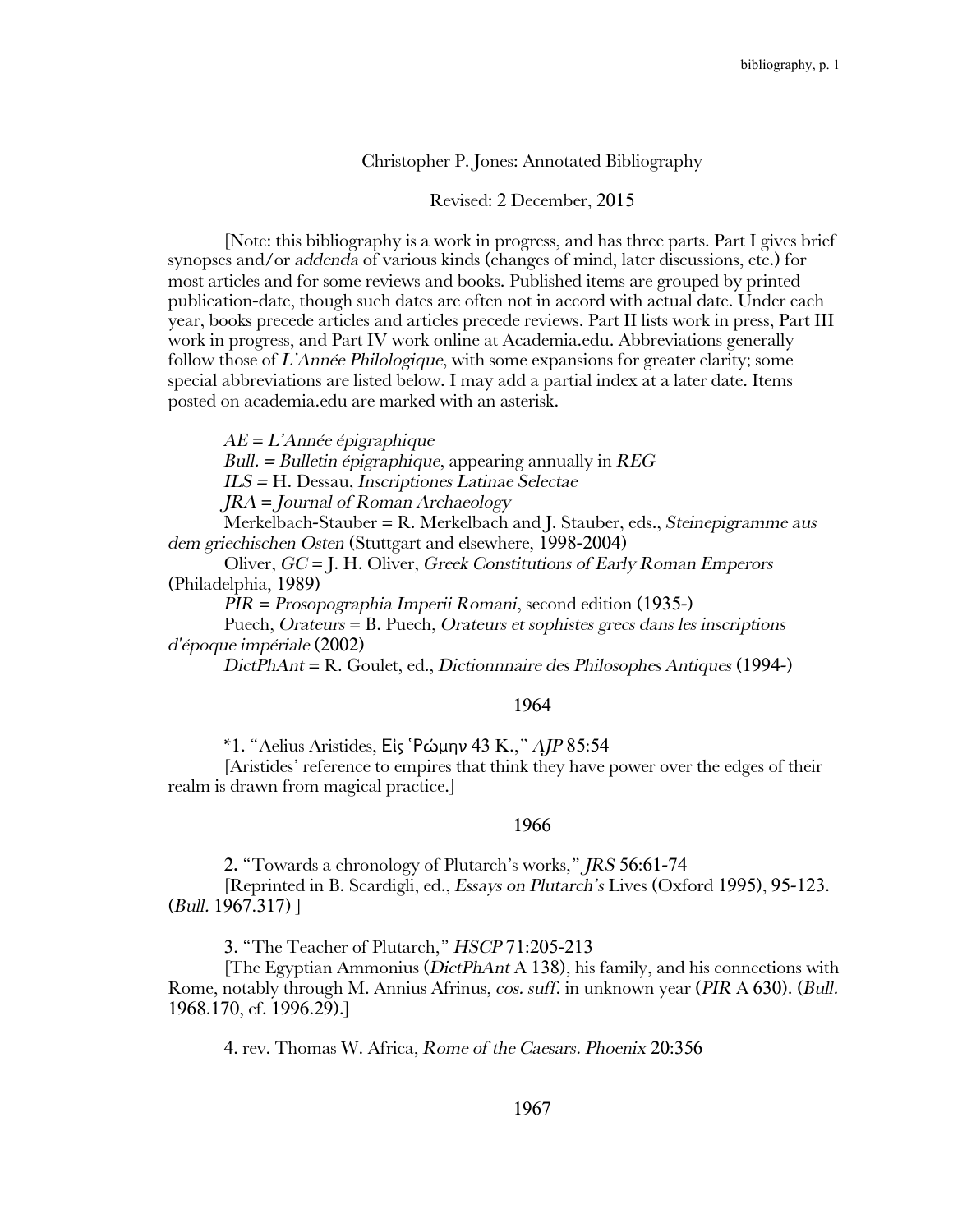5. "The Younger Pliny and Jerome," *Phoenix* 21:301 [Jerome's preface to the *De viris illustribus* shows knowledge of Pliny, *Ep*. 9.2.2.]

6. "A Friend of Galen," *CQ* 17:311-312

[Demetrius of Alexandria, mentioned by Galen as a *hetairos* of Favorinus, is the rhetor Aelius Demetrius, known from an inscription of Alexandria (*OGIS* 712); his *syssitos* Flavius Hierax is identical with T. Flavius Lucius Hierax of Ephesos (*PIR* F 308). (*Bull.* 1968.173; Puech, *Orateurs* pp. 200-202, both rejecting the identification of Hierax.)]

1968

7. "Julius Naso and Julius Secundus," *HSCP* 279-288 [Pliny's young friend Julius Naso (*PIR* I 437) is the son of the well-known Gallic orator Julius Secundus (*PIR* I 559). Accepted by R. Syme, *Roman Papers* 7.526.]

8. "Parody in Catullus 44," *Hermes* 96:379-383 [The poem *o funde noster* parodies the language of prayer.]

9. "A New Commentary on the *Letters* of Pliny," *Phoenix* 22:111-142

[Review of A. N. Sherwin-White, *Commentary on the Letters of Pliny* (Oxford 1966), with particular reference to prosopography. For a more favorable assessment, F. A. Lepper, *Gnomon* 42 (1970) 560-572, ending: "There must soon be a second edition of this eminently perfectable work. In the meantime let the wise man peruse the first edition with a proper blend of caution and respect." Cf. P. A. Brunt, *Proc. Brit. Acad*. 87 (1995) 469: "The fiercest of his reviewers seems to have enjoyed listing mistakes of detail, not always distinguishing from them points on which he differed from Sherwin in judgement… Some expressed the hope of a revised second edition, but Sherwin met the continuing demand for the book only by issuing reprints with minor corrections." Also N. Purcell, *JRS* 84 (1994) xiii, "Few episodes in Roman history in the last decades parallel the vituperation with which the scholarly community displayed its most unlikeable side in hunting for this work's errors… Sherwin was not given… to the kind of gleeful abuse which *Pliny* received."]

# 1970

10. Philostratus: *Life of Apollonius of Tyana* (translation edited by G.W. Bowersock, Penguin Books, Harmondsworth, Middlesex, England, 1970) [Partial translation only: translation of the whole work, with Greek text, no. 172]

11. "A Leading Family of Roman Thespiae," *HSCP* 74:223-255

[On the family of Plutarch's friend (T. Flavius) Philinus (*PIR* F 330, cf. *PIR* 6.137); appendix on the epigram of Honestus for an Augusta (cf. no. 164). I regret having missed T. Flavius Mondo, son of Philinus, archon at Athens, and priest of *Homonoia tôn Hellênôn* in the mid-third century (J. H. Oliver, *Hesperia* 11 [1942] 71-74 no. 38). On the sophist Hippodromos of Thessalian Larisa, connected with this family, Puech, *Orateurs* pp. 308-312, no. 140. (*Bull.* 1971.341).]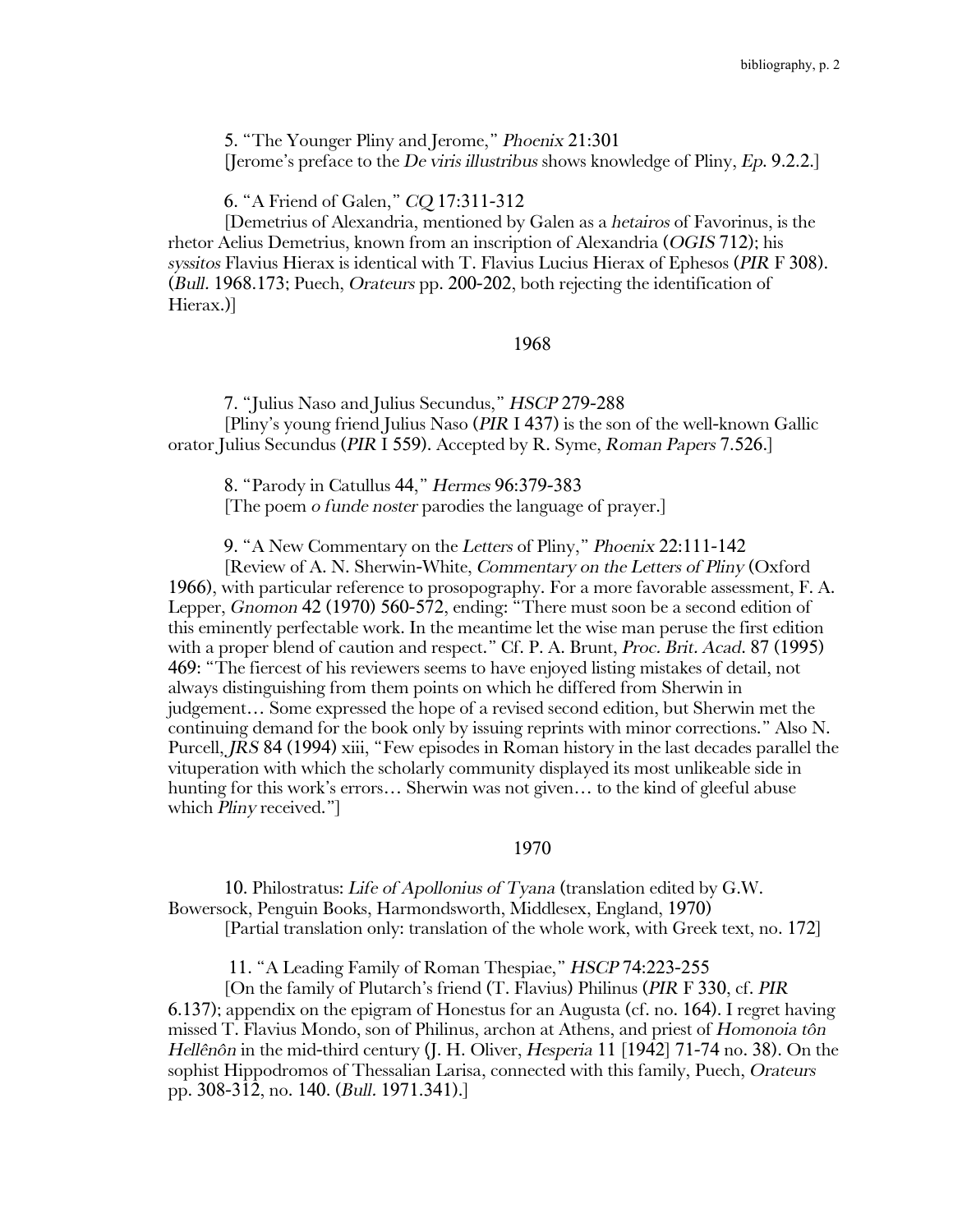12. "Sura and Senecio," *JRS* 60:98-104

[Identifying Q. Sosius Senecio, *cos. ord*. 99 and 107 (PIR S 777) rather than Licinius Sura (*PIR* L 253) as the subject of *CIL* 6.1444 (ILS 1022). Accepted by R. Syme, *Roman Papers* 7.615 with n. 68, and by G. Alföldy, *CIL*6.8.3 (2000), pp. 4968-4969 . Note also Γ. ΛικίννιοςΣούρας in D. Knibbe, ed., *Der Staatsmarkt*, *Forsch. in Ephesos* IX 1/1/1 (1981) p. 37, B 35, 14; also a Licinius Sura in a *defixio* from Siscia (Upper Pannonia), *Année épigr.* 2008, 1080. The date of Licinius Sura's first consulate continues to be elusive; I continue to prefer 93 or slightly before. (*Bull.* 1971.217)]

13. "Cicero's *Cato*," *Rheinisches Museum* 113:188-196

[Fragments of Cicero's lost biography of the Younger Cato and argument that it was in dialogue-form; I accept the refutation by W. Kierdorf, "Ciceros Cato: Überlegungen zu einer verlorenen Schrift Ciceros," *RhM* 121 (1978) 167-184.]

14. rev. Betty Radice, tr., Pliny, *Letters and Panegyricus, Phoenix* 24:270-272 [Suggesting *quam<quam non> reparare* at *Ep*. 6.8.6.]

## 1971

15. *Plutarch and Rome* (Oxford University Press, Oxford, 1971) [Reprinted 1972. (*Bull.* 1972.47)]

16. "*Tange Chloen semel arrogantem*," *HSCP* 75:81-83

[Horace, *Odes* 3.26, is a prayer that Chloe be punished for rejecting the speaker as a lover by being rejected herself.]

17. "The Levy at Thespiae under Marcus Aurelius," *GRBS* 12 :45-48 [The inscription from Thespiae concerning an emergency levy of troops (*AE* 1971.447; *SEG* 39.456) concerns the German Wars of Marcus Aurelius and not the invasion of Greece by the Costobocoi ca. 170. See also no. 233. (*Bull.* 1972.193)]

18. "A New Letter of Marcus Aurelius to the Athenians," *ZPE* 8:161-183 [New readings in the inscription now *SEG* 29.127 = Oliver, *GC* no. 184, and translation of the whole text. (*Bull.* 1972.140, cf. 1972.135-139, 2003.292)]

19. rev. James H. Oliver, *Marcus Aurelius* (*Hesperia* Suppl. XIII)*, American Classical Review* 1 (1971) 83

### 1972

20. "Two Friends of Plutarch," *BCH* 96:263-267

[(1) M. Pacuius (not "Pacuvius") Optatus known from inscriptions of Delphi is Plutarch's friend Optatus; the Epicurean Alexander known from Plutarch's *Table Talk* (*mor*. 635 E-F; B. Puech in *DPhA* 1.121, no. 105) is not the sophist T. Flavius Alexander known from an inscription of Delphi (J. Pouilloux, *REG* [1967] 379-384). (1) is ignored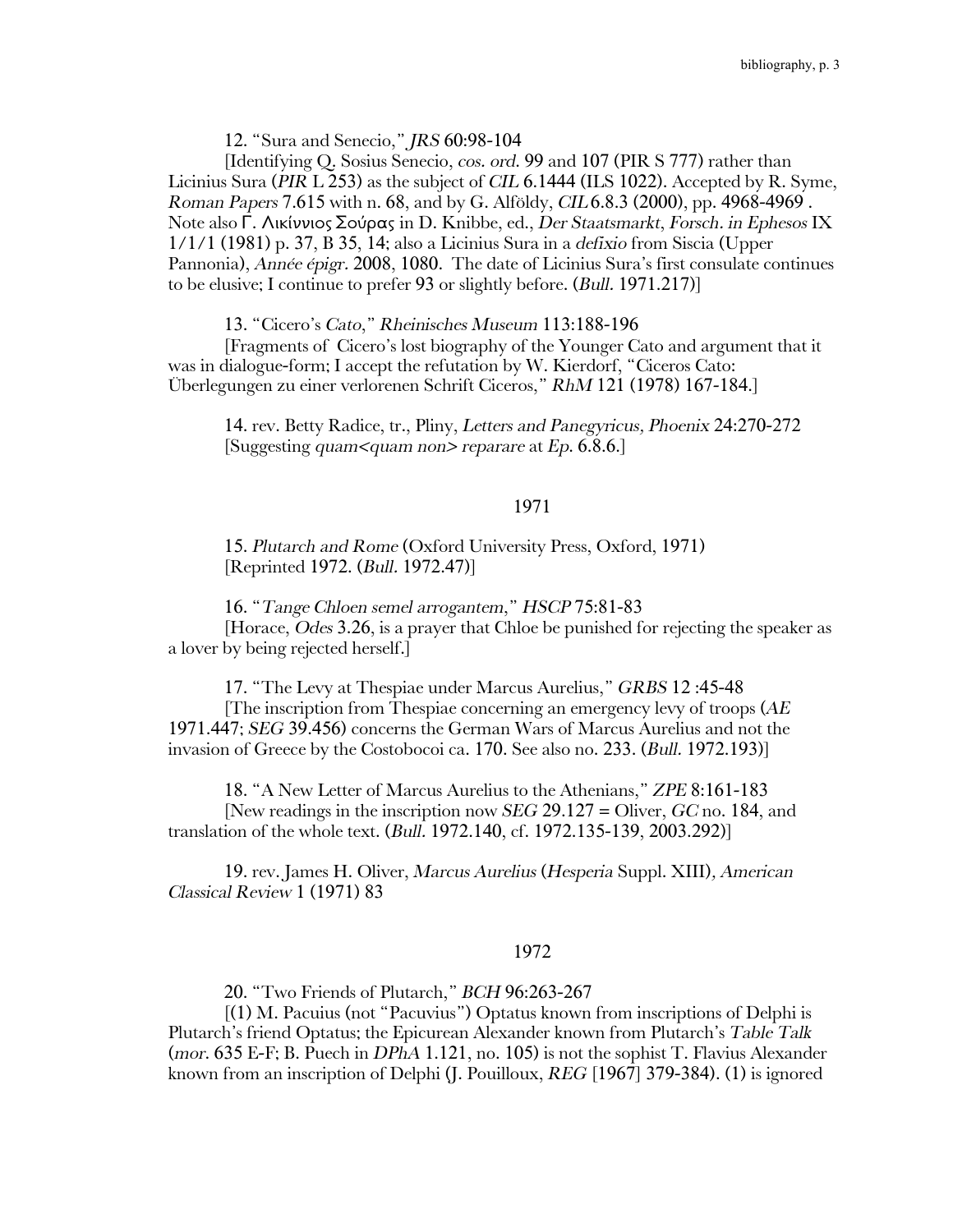in the article *PIR* P 49; (2) is accepted in Puech, *Orateurs* pp. 44-45 no. 3. (*Bull.* 1973.223; on Flavius Alexander, see now *Bull.* 1988.110).]

## \*21. "Aelius Aristides, Εἰς βασιλέα," *JRS* 52:134-152

[The speech *To the King* (35 K.) declared spurious by B. Keil, is an authentic work of Aristides representing a speech delivered ca. 144. The controversy continues: L. Pernot, *Eloges grecs de Rome* (Paris, 1997) is an especially important discussion (arguing against authenticity). See further nos. 21, 31, 116, 240.]

#### 22. "Juvenal, 8.220," *CR* 22:313

[*Orestes* in Juv. 8.220 should be *Oresten*, a reference to Nero's singing the part of Orestes on stage. I later learned from the commentary of E. Courtney that this emendation had been made by A. Weidner in 1889 and then forgotten. W. V. Clausen noticed it in the apparatus of the second edition of his OCT, 1992, but did not adopt it; it now seems generally accepted. See further no. 38 (*Lustrum* 55 [2013] 332).]

23. "The Inscription from the Sea-wall at Anemurium," *Phoenix* 26:396-399

[Revised text of an epigram mentioning Matronianus (*PLRE* I 568-569, Matronianus 2, *praeses Isauriae* in 382) as *comes* and a certain Eusebi(u)s as a legionary *praefectus*. (*Ann. épigr*. 1985.820, reproducing the original text of E. Alföldi-Rosenbaum without reference to later discussions; *Bull.* 1973.480, especially on the motif of speedy construction; *SEG* 48, 1752; Merkelbach-Stauber 4.182, 10/03/02)].

24. "Two Enemies of Lucian," *GRBS* 13:475-487

[The sophist Philagros of Cilicia is Lucian's target in the *Lexiphanes*, and Hadrian of Tyre is his target in the *Pseudologista*. For Hadrianus see *PIR* H 4, Puech, *Orateurs* 284-288 no. 128; for Philagros, *PIR* P 348, not noticing this proposal.]

25. rev. A. H. M. Jones and others, *Prosopography of the Later Roman Empire* vol. I, *Classical World*, February 1972, 207-208

## 1973

\*27. "The Date of Dio of Prusa's Alexandrian Oration," *Historia* 22:302-309

[Von Arnim's division of Dio's career into sophistic and philosophical stages; the *Alexandrian Oration* (no. 32 von Arnim) belongs to the reign of Vespasian rather than of Trajan; in section 72, Κόλων should be read in place of Κόνων ("Conon" is the name of a revered Byzantine saint). In favor of the Trajanic date: H. Sidebottom, *Historia* 41 (1992) 407-419. See also no. 118.].

## 1974

26. "Diodoros Pasparos and the Nikephoria of Pergamon," *Chiron* 4:183-205

[The Nikephoria of Pergamon were on a penteteric, not a trieteric cycle, and the several inscriptions mentioning Diodoros Pasparos should be re-dated to the time of the Mithridatic Wars. Many contributions have accrued. For a possible *herôon* of Diodoros, W. Radt in H. Koester, ed., *Pergamon, Citadel of the Gods* (1998) [cf. no. 123] 34-35. On the chronology of the inscriptions, A. S. Chankowski, *BCH* 122 (1998) 159-199. H.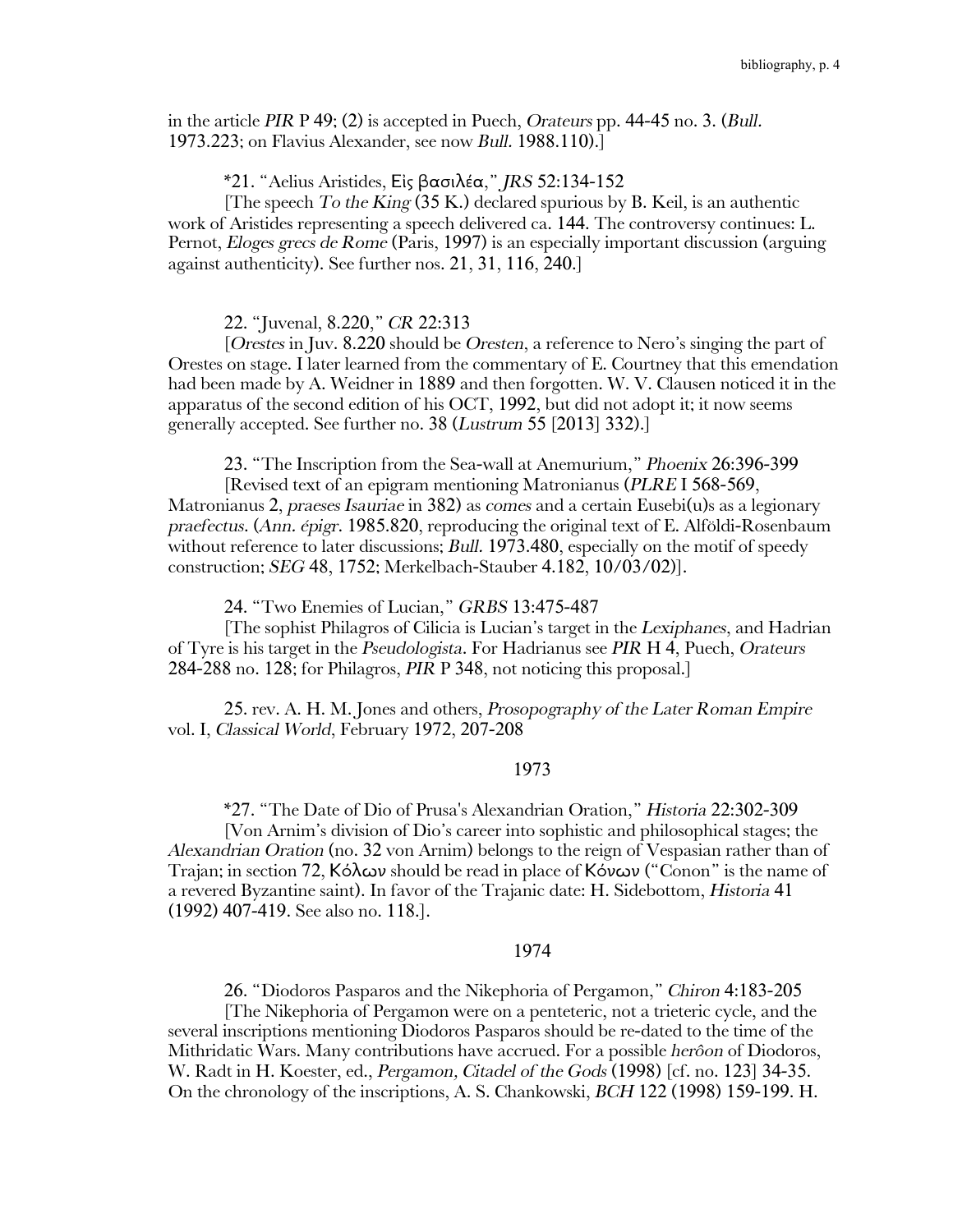Müller, *Chiron* 33 (2003) 433-445 (*AE* 2003.1665, *SEG* 53.1379) has shown that *IPergamon* 223 (*OGIS* 299), honoring the priestess Metris, supports a penteteric cycle, as do *IPergamon* 223 and 496 (*OGIS* 332, 337). See further no. 141. (*Bull.* 1974.466, pp.  $267 - 70.$ 

28. "A Note on the Letter of Valerian and Gallienus to Philadelphia," *ZPE* 14:294 [(*Bull.* 1974.529; Oliver, *GC* no. 295; Puech, *Orateurs* 387-89, no. 206.)]

29. "A Note on the Decree for Glaucon son of Eteocles," *ZPE* 15:179 [On the inscription now *SEG* 27.65, cf. 33.406; 36.443; 40.412. **(***Bull.* 1974.268).]

30. "The Reliability of Philostratus," in *Approaches to the Second Sophistic*, ed. G. W. Bowersock 11-16

31. "A Guide to the Sophists in Philostratus' *Vitae Sophistarum*," ibid. 35-40 (with G.W. Bowersock)

[(*Bull.* 1974.74, notably arguing against Aristides as author of the speech Εἰς Βασιλέα [above, no. 21])]

32. rev. W. Eck, *Senatoren von Vespasian bis Hadrian, AJP* 95:89-

33. rev. W. Eck, *Senatoren von Vespasian bis Hadrian, Gnomon* 45:688-691 [With some observations on (then) unpublished inscriptions observed in Phrygian Hierapolis and Pisidian Antioch; I retract my discussion of Sex. Marcius Priscus' (*PIR* M 242) tenure of Lycia, since Eck's dating has now been brilliantly confirmed: see below, no. 193. (*Bull.* 1974.147)]

34. rev. D. A. Russell, *Plutarch, JRS* 64:279-280

## 1975

35. "An Oracle given to Trajan," *Chiron* 5:403-406

[The city mentioned by Dio of Prusa, *Or*. 45.4, as recently favored by Trajan is Miletus, in consequence of an oracle given by Apollo of Didyma. See now N. Ehrhardt and P. Weiss, "Eine monumentale Dankesgabe: Trajans Neubau der Heiligen Straße von Milet nach Didyma," *Chiron* 41 (2011). (*Bull.* 1976.610)]

36. "Two Epigrams from Nicomedia and its region," *ZPE* 21:189-191

[In the second epigram (Euphras) I accept W. Peek's proposal of Βειτᾶλιν (*Vitalis*) in place of my Βεστᾶλιν (*Vestalis*). (*Bull.* 1977.505; Merkelbach-Stauber, 2.209, 09/06/13, 2.211, 09/06/15; *SEG* 26.1348-49)]

37. "The Plancii of Perge and Diana Planciana," *HSCP* 80:231-237

[Discussion of M. Plancius Varus (*PIR* P 443) with proposal that he founded the temple of Diana Planciana in Rome: L. Chioffi, *Lexicon Topographicum Urbis Romae* 2 (1995) 15, prefers the traditional identification of the founder with one of the Plancii of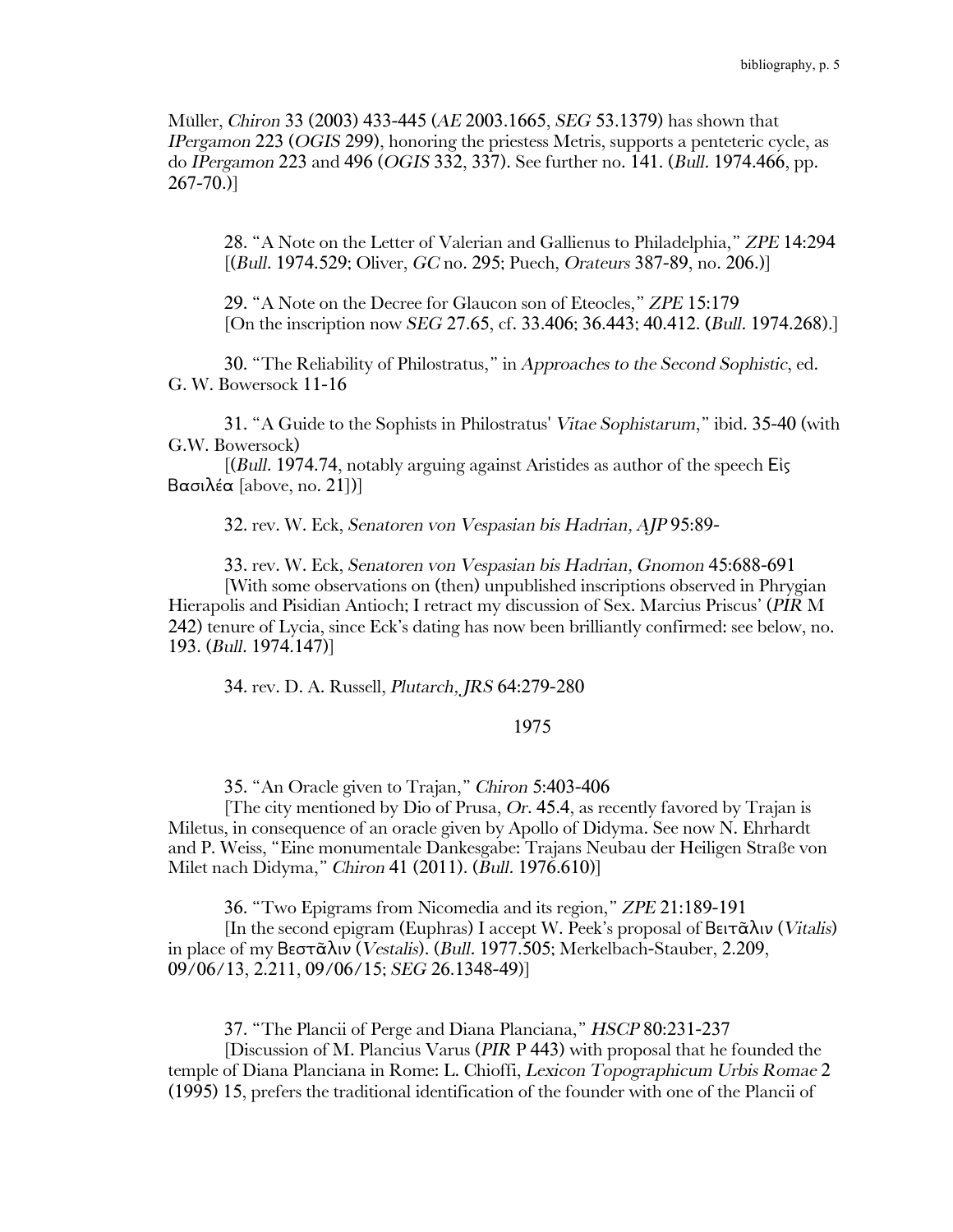the late Republic. I continue to think that the attachment of the *Plancii* to the goddess of their *patris* makes M. Plancius Varus the likely founder. (*AE* 1976.670; *Bull.* 1977.117)]

38. "Juvenal 8.220 again," *CR* 26:303 [Defending the reading *Oresten* proposed in no 22.]

## 1977

39. rev. R. Mellor, THEA RHOME, *Phoenix* 31:77-81

# 1978

40. *The Roman World of Dio Chrysostom* (Harvard University Press, 1978)

41. "A Syrian in Lyon," *AJP* 99:119-127

[The inscription *Ann. épigr*. 1975.614, a verse-text commemorating Iulianos Euteknios from Syrian Laodicea, shows him to be a merchant; others such as M. Guarducci have thought him Christian. Full text and discussion now in J.-Cl. Decourt, *Inscriptions Grecques de la France, IGF* (2004) FILL. (*Bull.* 1979.663, also discussing no. 42 below; *SEG* 26.1214).]

42. "L'Inscription grecque de Saint-Just," in *Les Martyrs de Lyon (177)* (Paris), 119-127

[See no. 41].

43. "Three foreigners in Attica," *Phoenix* 32:222-234

[Discussion (1) of Julius Nicanor (*PIR* I 440); the statue base of the *Iliad* mentioning a "new Homer" is unconnected with him (cf. nos. 66 and 221); (2) the Stoic Serapion (*PIR* S 185); and (3) identifying Aelius Aristides as the dedicator of an altar to Asclepius, Hygieia and Telesphoros (*IG* II/III 4531; *Bull.* 1979.168). On (1) see further below, nos. 176 and 221; on (2), Puech, *Orateurs* pp. 516-526; on (3), S. Dow, *Phoenix*  36 (1982) 313-328 (SEG 32.265; Bull. 1983, 185), using a "glossy photograph," claimed to be able to see the name "Ph[ilist]eides." Puech, *Orateurs* 138, cf. 503, calls the ascription to Aristides "arbitrary"; see however M. Galli in J. Elsner and I. Rutherford, eds., *Pilgrimage in Graeco-Roman and early Christian Antiquity* (2005) 284-289.]

#### 1979

44. "Some new inscriptions from Bubon," *Istanbuler Mitteilungen* 27/28 (1977/78 [1979]), 288-296

[The inscriptions from the Sebasteion of Bubon, with the statues published jointly by J. Inan. (*AE* 1981.789-793; *Bull.* 1980.491; C. Kokkinia, ed., *Boubon*, *The Inscriptions and Archaeological Remains*, Meletemata 60 [Athens 2008] 34-52, nos. 6, 8- 10, 12-20; *SEG* 27.915-927)]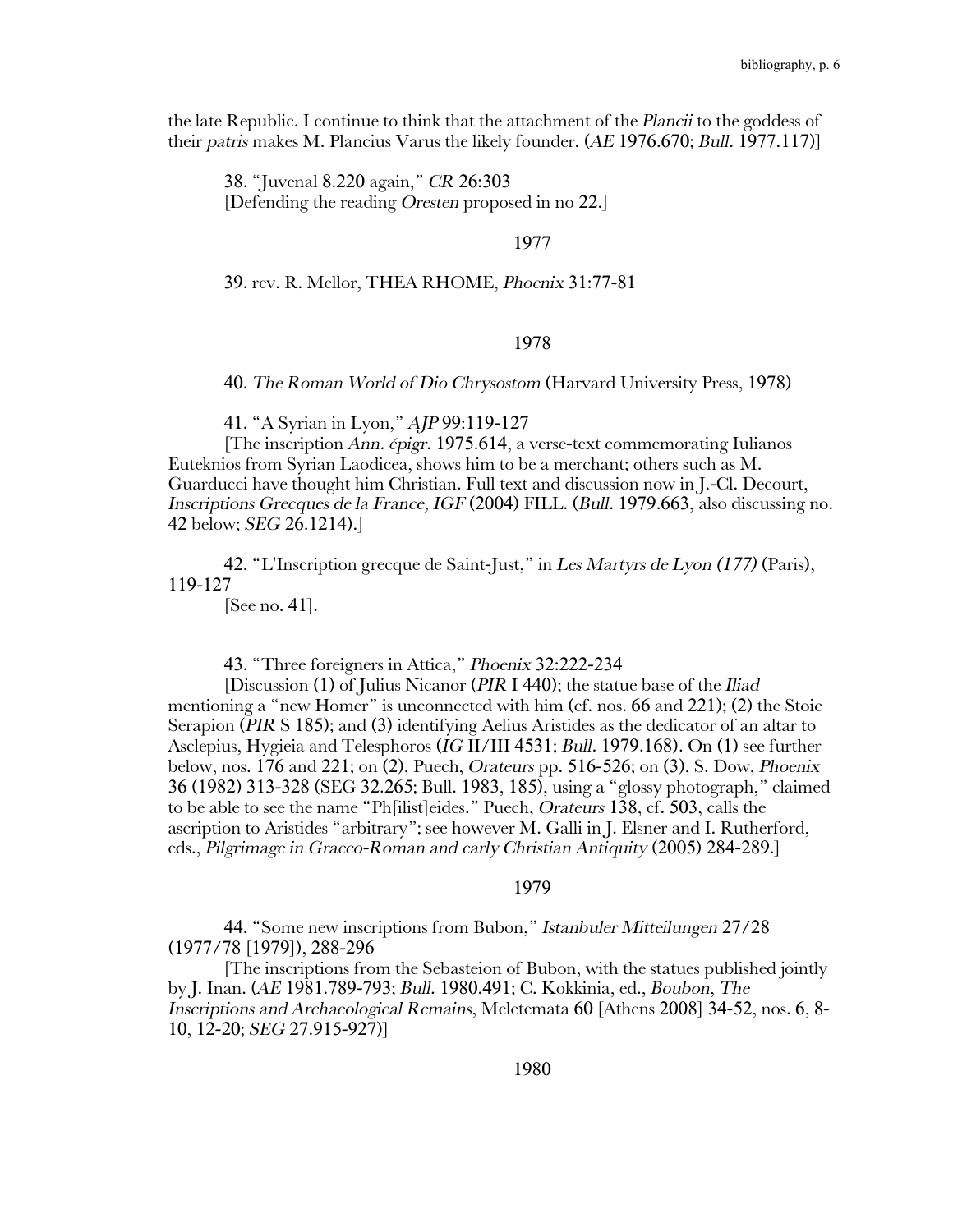45. "An Epigram on Apollonius of Tyana," *JHS* 100:190-94

[Text and discussion of a now celebrated epigram commemorating Apollonius either for his activity on earth or after his ascent to heaven. The stone was first seen in the Museum of Adana, where it still is, but is now known to be from the site of Mopsouhestia. Still unpublished information favors a date not earlier than 400. (*AE* 1988.729; *Bull.* 1981.610; Jones, *Philostratus* [LCL] 3.130; Merkelbach-Stauber, *Steinepigramme* 4.218, no. 19/15/02; *SEG* 28.1251, 31.1320).]

46. "Apuleius' *Metamorphoses* and Lollianus' *Phoenikika*," *Phoenix* 34:243-254 [On the similarities between Apul. *Met*. 4.8.-22 and *P. Colon. inv*. 3328. D. Obbink has published a new fragment of the *Phoenikika* as *POxy*. 83.4945; see the discussion by R. Cioffi and I. Trnka-Amrhein, *ZPE* 173 (2010) 66-68.]

47. "Prosopographical notes on the Second Sophistic," *GRBS* 21:373-380

[(1). Inscriptions of Ephesos and Miletus referring to the sophist (T. Claudius Flavianus) Dionysius of Miletus. (*SEG* 30.1309, 1347) (2) Attalus of Phrygian Laodicea, the son of the sophist (M. Antonius) Polemo, is different from P. Claudius Attalus, also of Laodicea. (3) Amphicles of Chalcis. Correction: Amphicles is not the rhetor who was a pupil of Herodes Atticus, but that man's son; the father was an archon of the Panhellenes. Cf. Puech, *Orateurs* pp. 47-64 (Amphicles), 156 (Attalus), 229-232 (Dionysius), 396-406 (Polemo), 527-530 (the family of Hermocrates) (*Bull.* 1982.53).]

48. rev. P. Desideri, *Dione di Prusa, Phoenix* 34:170-173

## 1981

49. "The Εἰς Βασιλέα again," *CQ* 31:224-25

[Responding to arguments against authenticity advanced by S. A. Stertz, *CQ* 29 (1979) 172-197.]

50. "Two inscriptions from Aphrodisias," *HSCP* 85:107-29

[Prose- and verse- inscriptions honoring the "heavy" athlete Aurelius Achilleus. A subsequently published epigram from Seleuceia on the Calycadnos for the wrestler Aurelius Maron (P. Grossardt, *Epigr. Anat*. 43 [2002] 170-173) is very close in style. (*Bull.* 1982.358, 1984.410 and 411, on the meaning of *agônisma*, "(athletic) category"; Merkelbach-Stauber 1.248-250, 02/09/27; Roueché, *Performers and Partisans at Aphrodisias* no. 72; *SEG* 31.903)]

51. rev. H. Halfmann, *Die Senatoren aus dem östlichen Teil des Imperium Romanum, Gnomon* 53: 224-225.

## 1982

52. "Plutarch, *Lucullus* 42, 3-4," *Hermes* 110:254-56

[On Lucullus' philosophical beliefs: meaning of the verb ἀντιτάττομαι, "oppose."]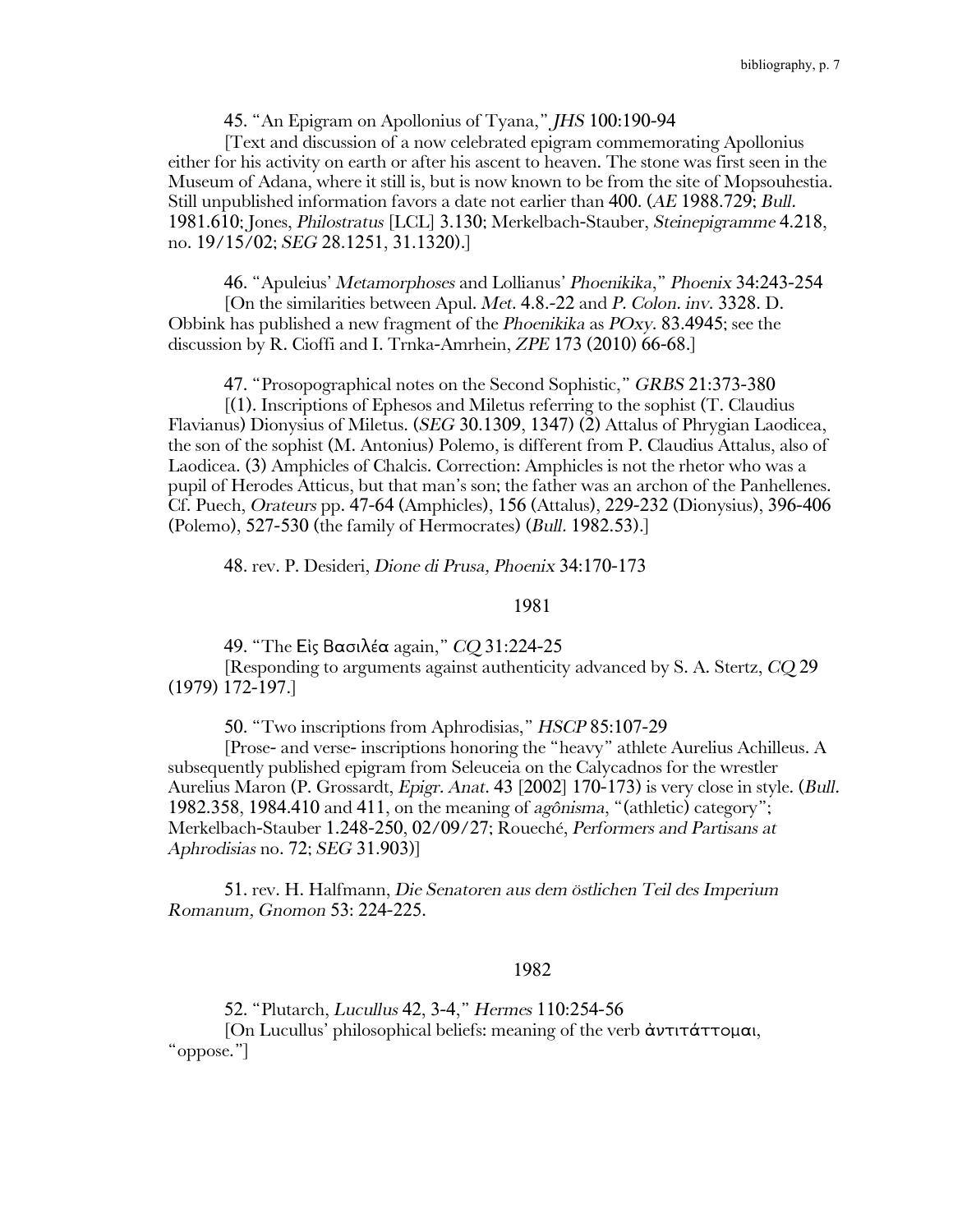\*53. "Plutarch," article in T. J. Luce, ed., *Ancient Writers: Greece and Rome* (Scribners, N.Y.) 961-983

54. "A Martyria for Apollonius of Tyana," *Chiron* 12:137-144

[A letter from "Claudius" preserved among the letters of Apollonius (Jones, *Philostratus* [LCL] 3.47, no. 53) is not from the emperor, but takes the form of a *martyria*  and is probably written by a magistrate of the Greek city; discussion of the meaning of *Hellas*. (*Bull.* 1983.48).]

55. "A Family of Pisidian Antioch," *Phoenix* 36:264-271

[A verse-epigram of Pisidian Antioch commemorating a doctor named Collega who died in his twentieth year; a prose-inscription possibly referring to the same man is not Christian, as thought by W. M. Ramsay, but Neoplatonic; angels in Neoplatonism (*Bull*. 1983.414a; *SEG* 32.1302, 1303; Merkelbach-Stauber, *Steinepigramme* 3.406, no. 16/61/04).]

56. rev. C. Robinson, *Lucian, CP* 77:268-270,

57. rev. R. Syme, *Some Arval Brethren, CR* 32:70-72

## 1983

58. "A Deed of Foundation from the Territory of Ephesos," *JRS* 73:116-125 [Republication of an inscription from Apateira (Tire) that records the foundation set up by a certain Peplos, and adding a further fragment. (*Bull.* 1984.402; *SEG* 33.946).].

59. "Diotrephes of Antioch," *Chiron* 13:369-380

[A Diotrephes known from an inscription in the Denizli Museum is to be identified with a rhetor from Antioch on the Maeander known from Strabo, 13.630 and 14.659; history and inscriptions of this Antioch. (*Bull.* 1984.412; *SEG* 31.899 ).].

60. rev. A. Balland, *Fouilles de Xanthos* VII: *Inscriptions d'époque impériale du Létôon, Phoenix* 37:71-74

[Comments on nos. 84, 86. (*SEG* 33.1182).]

#### 1984

61. "*Ponos* in Aelian, *Varia Historia* 5.6." *CP* 79:43-44 [On πόνος in the sense of "pain" rather than "toil" or "labor."]

62. "The *Sacrae Litterae* of 204: Two Colonial Copies," *Chiron* 14:93-99

[Identifying two fragmentary inscriptions, one in Greek probably from Alexandria Troas (now *I. Alexandria Troas* 10) and one in Latin from Pisidian Antioch (see below), as copies of a rescript issued by Septimius Severus and Caracalla in 204 and confirming the right of senators not to receive unwanted "guests." The Latin text is reproduced as *I. Pisidian Antioch* no. 232 without reference to the many discussions. (*AE* 1986.640, cf. 1977.807; *Bull.* 1989.513; *SEG* 34.1241)]

63. "Tarsos in the *Amores* ascribed to Lucian," *GRBS* 25:177-181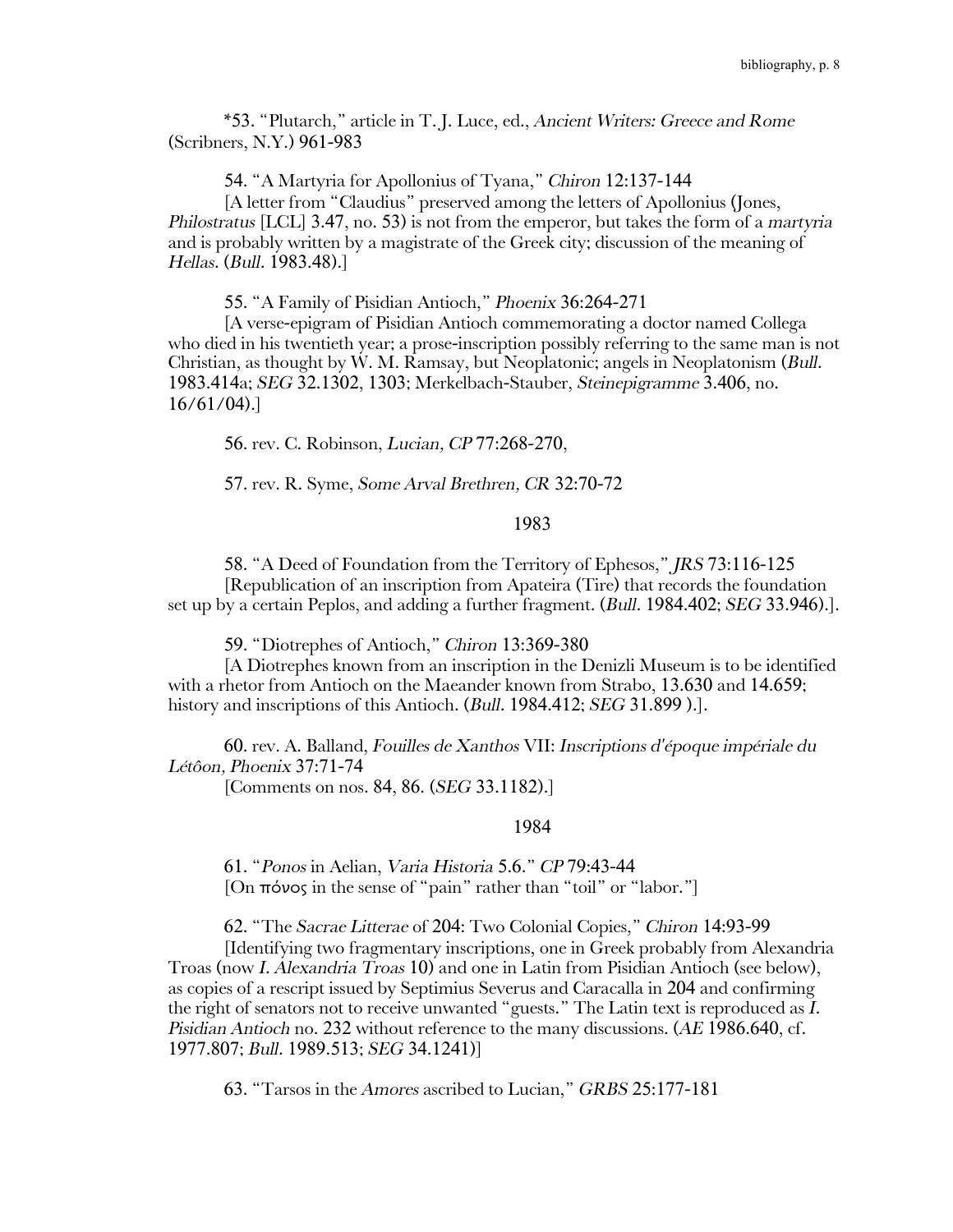[The setting of this dialogue is shown by various indications to be Tarsos, notably by the reference to a festival of Heracles.]

64. rev. R. Klein, Die *Romrede des Aelius Aristides, Classical Views* 28:112-114

65. rev. P. Herrmann, *Tituli Asiae Minoris* V. 1, *Phoenix* 38:283-285 [New division in no. 591; oaths of the form τὰς Νεμέσεις (τὸν θεὸν) σοι. (*SEG* 34.1202).]

## 1985

66. "Homer's daughters," *Phoenix* 39:30-35

[An epigram carved on a statue-base in the Athenian Agora makes the *Iliad* refer to "him who begot me when he was young"; this refers to a tradition that Homer was young when he wrote the *Iliad*; other groups showing Homer with his two "daughters." See also no. 221. (*Bull.* 1988.546; *SEG* 35.154)]

67. "A Letter to Aphrodisias," *Classical Views* 29:309-31

[Proposals for new readings in the text published by J. M. Reynolds, *Aphrodisias and Rome* no. 4, as a letter of Nicomedes IV of Bithynia: I now think it likely that the author is Julius Caesar, and hope to return to this inscription at a future date. (*SEG* 35.1083).]

\*68. "Neryllinus," *CP* 80:40-45

[Athenagoras, *Legatio* 26.3-4, mentions a Neryllinus in Alexandria Troas whose statues were believed to possess miraculous powers (*I. Alexandria Troas* T 144): this person appears as a *flamen* in an inscription from the reign of Antoninus Pius (now *I. Alexandria Troas* 22). (*Bull.* 1988.114).]

69. Contributions to Sheila D. Campbell, ed., *The Malcove Collection* (Toronto), nos. 16 (p. 20) and 18 (p. 25)

70. Contribution to A.D. Tushingham, ed., *Excavations in Jerusalem*, 1961-1967, Volume 1 (Toronto)

71. rev. J. M. Reynolds, *Aphrodisias and Rome, AJP* 106:262-264

[Observations on some of the texts, especially nos. 3 and 14; criticism of the notion of an "archive wall." See also no. 67 (*SEG* 35.1081).]

### 1986

72*. Culture and Society in Lucian* (Harvard University Press) [(*Bull.* 1988.113)]

73. "Suetonius in the Probus of Giorgio Valla," *HSCP* 90:245-251

[G. Valla's 1486 edition of Juvenal includes scholia from a well-informed lost source; his information about Calpurnius Piso, the conspirator against Nero, and about the orator Vibius Crispus, ultimately derives from Suetonius' *De viris illustribus*. Not noticed in the recently-revised Loeb of Suetonius (1997-1998).]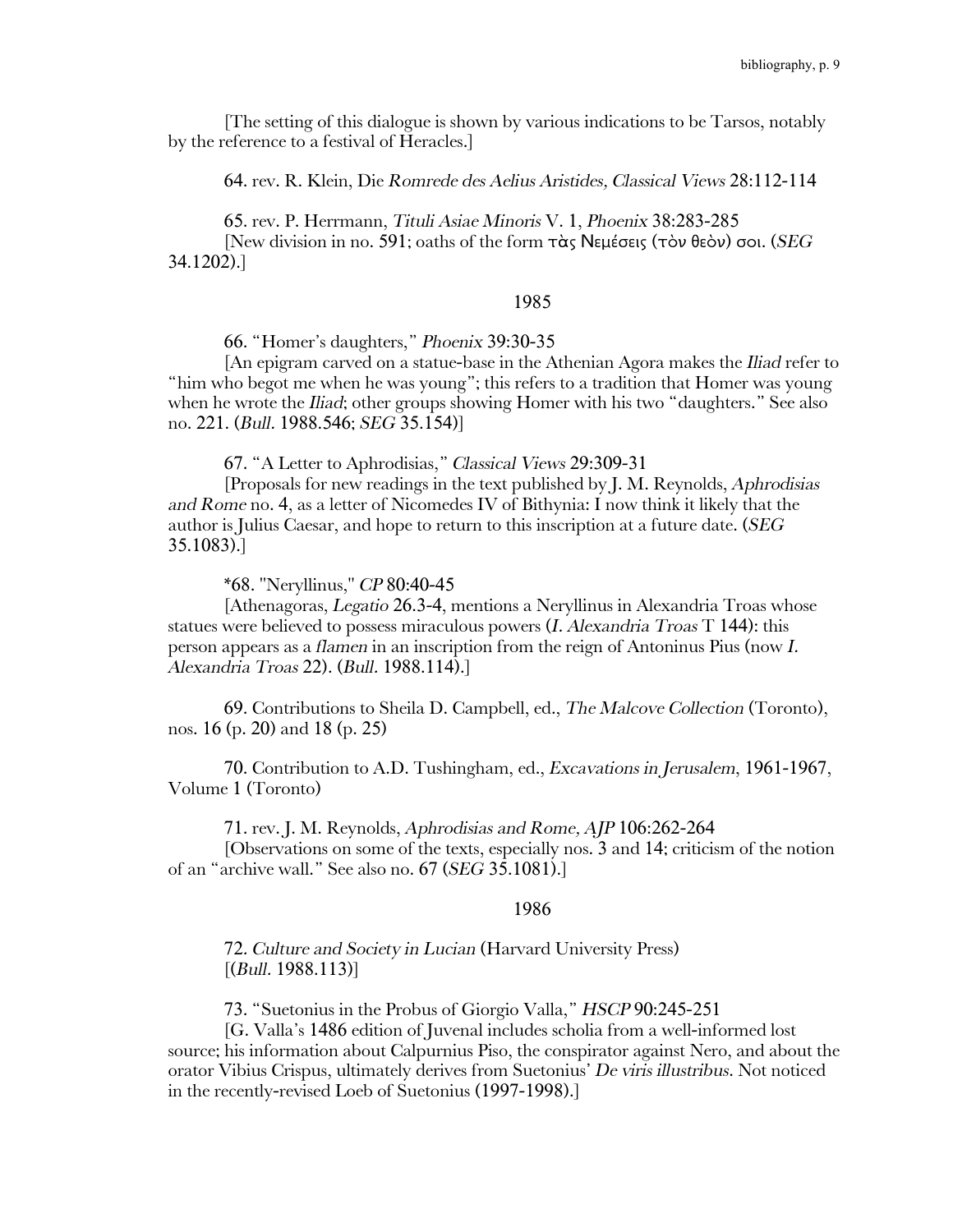### 1987

74. "Sophron the *Comoedos*," *CQ* 37 (1987) 208-212

[Discussion of an inscription from Phrygian Hierapolis honoring a *comoedos* named M. Julius Sophron (T. Ritti, *Hierapolis: Scavi e Ricerche* 96, no. 11); possibly identical with the Sophron mentioned by Epictetus (Arr. *Diss. Epict*. 3.4) as having performed in Nicopolis of Epirus. (*Bull*. 1988.107; *SEG* 35.1380)]

\*75. "*Stigma*: Tattooing and branding in Graeco-Roman Antiquity," *JRS* 77:139- 155

[The word *stigma* and its cognates such as *stizô* normally refer to tattooing and not to branding; tattooing has a long history in Greco-Roman antiquity, whereas the branding of humans was comparatively rare. The conclusions of this article were reported in "Findings," *The Times* (London), 5 February 1988. See also no. 138.]

76. "Epigraphica Asiae Minoris rapta aut obruta," *AJP* 108:699-706 (with G.W. Bowersock and Ch. Habicht)

[On S. Şahin's unauthorized publication of inscriptions of Claros and Heraclea by Latmos with some account of the inscription published in no. 203.]

77. "A Note on *diogmitae*," *Illinois Classical Studies* 12:179-80

[The *diogmitae* known from several inscriptions of Asia Minor are light-armed local constables. (*SEG* 37.1852)]

78. rev. A. Brancacci, *Rhetorike Philosophousa, JRS* 77:259

### 1988

\*79. "An Epigram from Ratiaria," *AJP* 109:231-38

[Discussion and translation of a Latin epigram from Ratiaria, probably of the fourth century, commemorating Dassiola, wife of a tribune named Gaudentius; the last lines appear to reveal a hitherto unknown *dux* of Dacia Ripensis called Dassianus. The epigram shows marked traces of late Latin. (Not in *AE*.)]

80. "A Monument from Sinope," *JHS* 108:193-94

[An inscription of late classical date, carved in the fluting of a columnar funerary monument, commemorates a Delphinios son of Orgialeus; significance of these names for the Milesian origins of Sinope. (*Bull.* 1989.336, with comment by O. Masson on the name *Orgialeus*; *SEG* 36.1168 bis)]

81. rev. R. Becker-Bertau, *Die Inschriften von Klaudiu Polis, Gnomon* 60:271-272

#### 1989

82. "Flavia Pollitta and Manilius Fuscus," *CP* 84:129-36

[Pollitta, owner of a Christian slave (*Mart. Pionii* 9) is different from the *clarissima*  Flavia Pollitta (*PIR* F 434). My contention that Flavia Pollitta's husband, Ti. Manilius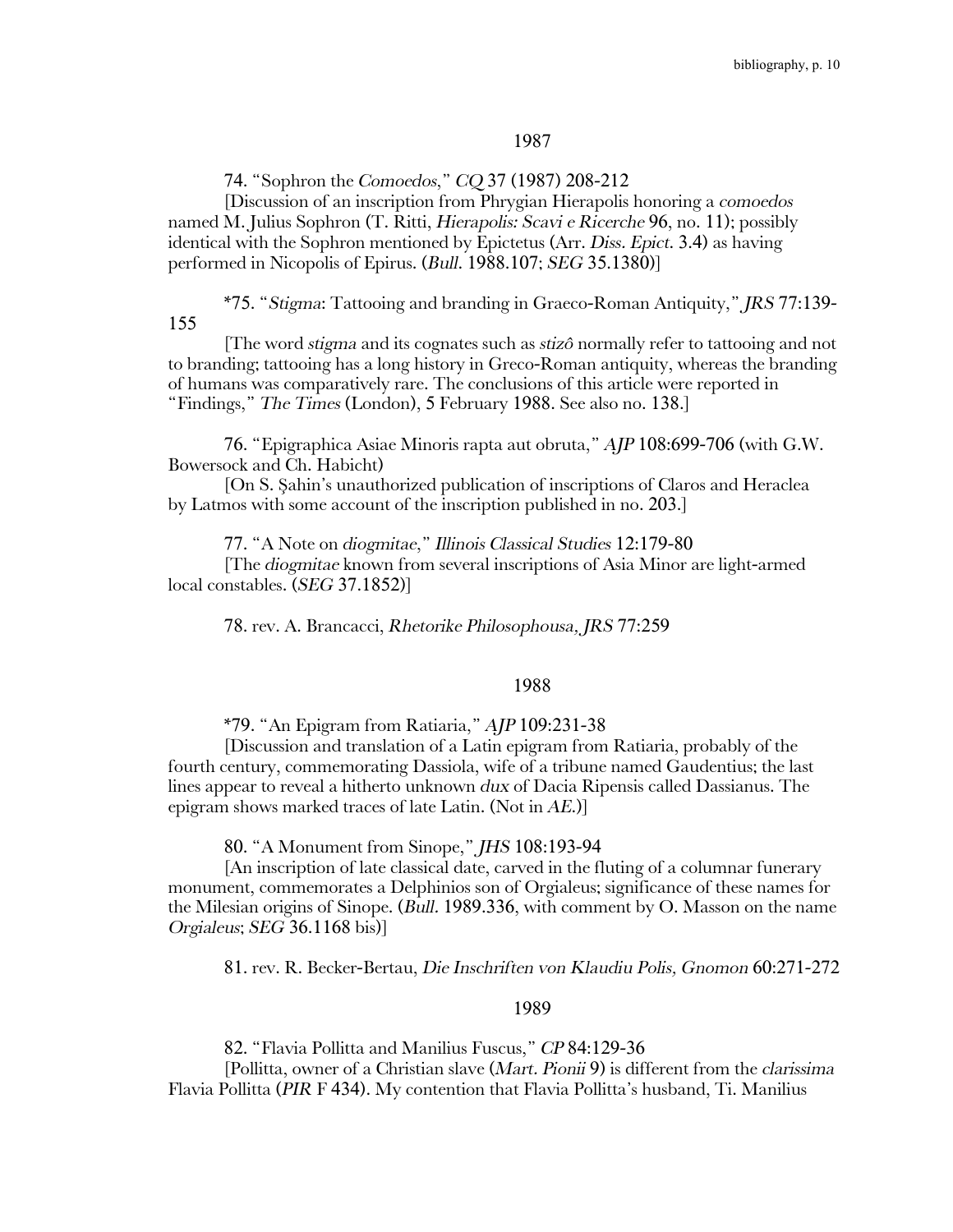Priscus (*PIR* M 137) was not attested as proconsul of Asia has now been invalidated: G. Petzl in Á. Martínez Fernández, ed., *Estudios de Epigrafia Griega* (2009) 377-386 (*AE* 2009, 1391).]

83. "Eastern *alimenta* and an inscription of Attaleia," *JHS* 109:89-91 [Private and imperial alimentary schemes; new readings in *SEG* 17.520 (*AE* 1988.723; *Bull.* 1991.590, 1992.519; *SEG* 39.1387)]

84. "Τρόφιμος in an inscription of Erythrai," *Glotta* 67:194-97

[L. Flavius Capitolinus (*PIR* F 232), son of the author Philostratus of Athens, and honored at Erythrai as τρόφιμος καὶ εὐεργέτης, is a "foster-son" of the city by official adoption, and not a native of it. Contested by M. Corbier, BSAF 1990, 324-25. Cf. now F. Canali de Rossi, *Filius Publicus et Titoli affini in Iscrizioni greche di Età imperiale* (Rome, 2007: *AE* 2007.68). (*AE* 1993.1453; *Bull.* 1991.60; *SEG* 39.1240)]

85. "A Hellenistic inscription from Arsinoe in Cilicia" (with Ch. Habicht), *Phoenix* 43:317-46

[Publication of an inscription from Arsinoe concerning the foundation of this Ptolemaic settlement by Thraseas son of Aetos. Reprinted in Ch. Habicht, *The Hellenistic Monarchies: Selected Papers* (Ann Arbor 2006) 243-274, with further bibliography. (*Bull.* 1990.304, cf. 1995.598, 2003.543; *SEG* 39.1426)]

## 1990

86. "Lucian and the Bacchants of Pontus," *Classical Views* 34:53-63 [The reference in Lucian, *De salt*. 79, to Bacchic dancers in the Pontus region is corroborated by an inscription of Amastris (*Bull.* 1991.57; *SEG* 40.1163).]

\*87A. "The *Rhodian Oration* ascribed to Aelius Aristides," *CQ* 40:514-22 [This speech (no. 25 Keil) is authentic, and not spurious as maintained by Keil; it reflects Aristides' recollection of a visit to Rhodes soon after the earthquake of 141 or 142.]

\*87B. "Heracles at Smyrna," *American Journal of Numismatics* 2:65-76

[The goddess shown crowning Heracles on coins of Smyrna is Aphrodite Stratonikis; the reference in Aristides, *Or*. 50.73, to Heracles moving stones in his temple concerns the cult of Heracles *Hoplophylax* at Smyrna (*Bull.* 1992.67).]

88. rev. M. Wörrle, *Stadt und Fest, JRA* 3:484-88

[On the foundation of Julius Demosthenes from Oenoanda, and in particular on the founder's unusual decision to make his *themis* purely thymelic, without athletics; this appears to reflect the personal interests of Hadrian. (*SEG* 38.1462)]

## 1991

89."Titus transformed," *Opera News* (April 13), 19-22 [See also no. 139.]

90. "Dinner-Theatre," in *Dining in a Classical Context* (Ann Arbor, Michigan), 185-198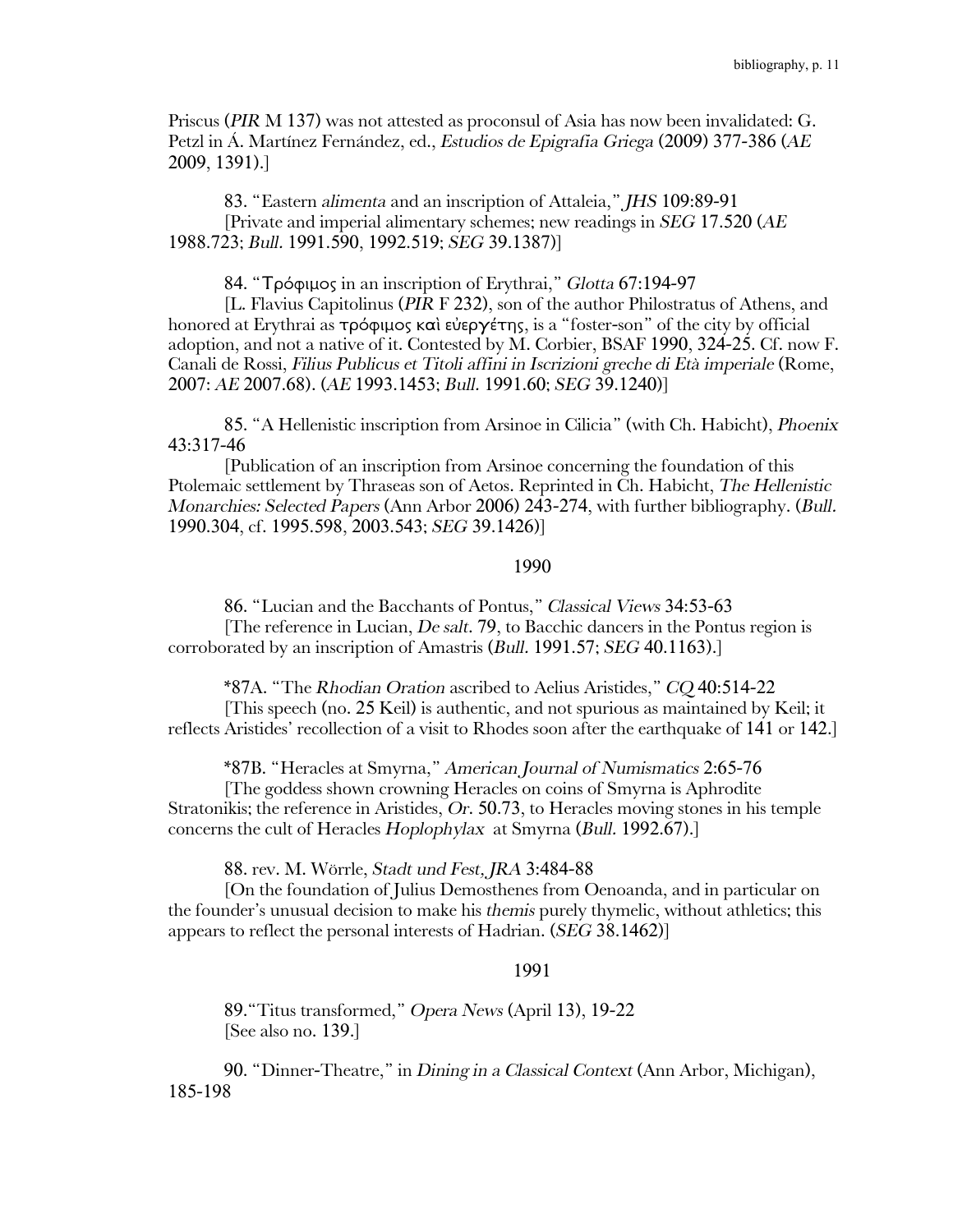[On the Roman practice of putting plays or other kinds of entertainment, even Platonic dialogues, over dinner.]

91. "Aelius Aristides, *On the Water in Pergamon*," *Archäologischer Anzeiger*, 111- 117

[Aristides, *Or*. 51, refers to the opening of a new aqueduct at Pergamon, also illustrated on coins.]

### 1992

92. "La Personnalité de Chariton," in *Le Monde du Roman grec* (Paris), 161-72

93. "Hellenistic history in Chariton of Aphrodisias," *Chiron* 22:91-102

[The "harbor of Dokimos" in Chariton, *Chaereas and Callirhoe* 3.2.11; Dokimos the general of Antigonos Monophthalmos; the harbor possibly identical with the so-called "Löwenbucht" (*SEG* 42.746).]

94. "Foreigners in a Hellenistic inscription of Rhodes," *Tyche* 7:123-32

[An inscription from Rhodes (Pugliese Carratelli, *Suppl. epigr. rodio* no. 63) contains a list of non-Rhodians from a widespread range of places, including Damascus, Seleuceia on the Tigris, and Rome; discussion of some names and ethnics, and observations on Rhodes' influence in the late 2nd century BCE. (*Bull*. 1993.381; *SEG* 42.746)]

95. rev. J. H. Oliver, *Greek Constitutions of Early Roman Emperors, AJP* 113:144-47

[Now supplemented by V. A. Anastasiadis and G. A. Souris, *An Index to Roman Imperial Constitutions from Greek Inscriptions and Papyri (Berlin and New York, 2000).* (*SEG* 39.1776, 42.411, 1755)]

96. rev. P. Maraval, *La Passion inédite de S. Athénogène, JThS* 43:245-48 [New evidence for the Diocletianic persecution of Christians; the historicity of an Agricola as *praeses Armeniae primae* in 303.]

#### 1993

97. "Cynisme et sagesse barbare: Le Cas de Pérégrinus Proteus," in *Le Cynisme ancien et ses prolongements* (Paris, Presses Universitaires de France), 305-17

98. "Greek Drama in the Roman Empire," in Ruth Scodel, ed., *Theater and Society in the Classical World* (University of Michigan Press), 39-52

["Classical" Greek drama continued to be performed, and new plays to be written, well into the period of the empire and possibly also into Late Antiquity. Cf. K. M. D. Dunbabin, "A Theatrical Device on the Late Roman Stage," *JRA* 19 (2006) 191-212, and no. 222 below, an epigram of the second century CE from Tomis for an actor who claims: "I learned to wear on my temples the garlands that the goddess Muse gave me in every land, for well did I pronounce the tragic line and well did I sing (it)."]

99. "The Olympieion and the Hadrianeion at Ephesos," *JHS* 103:149-52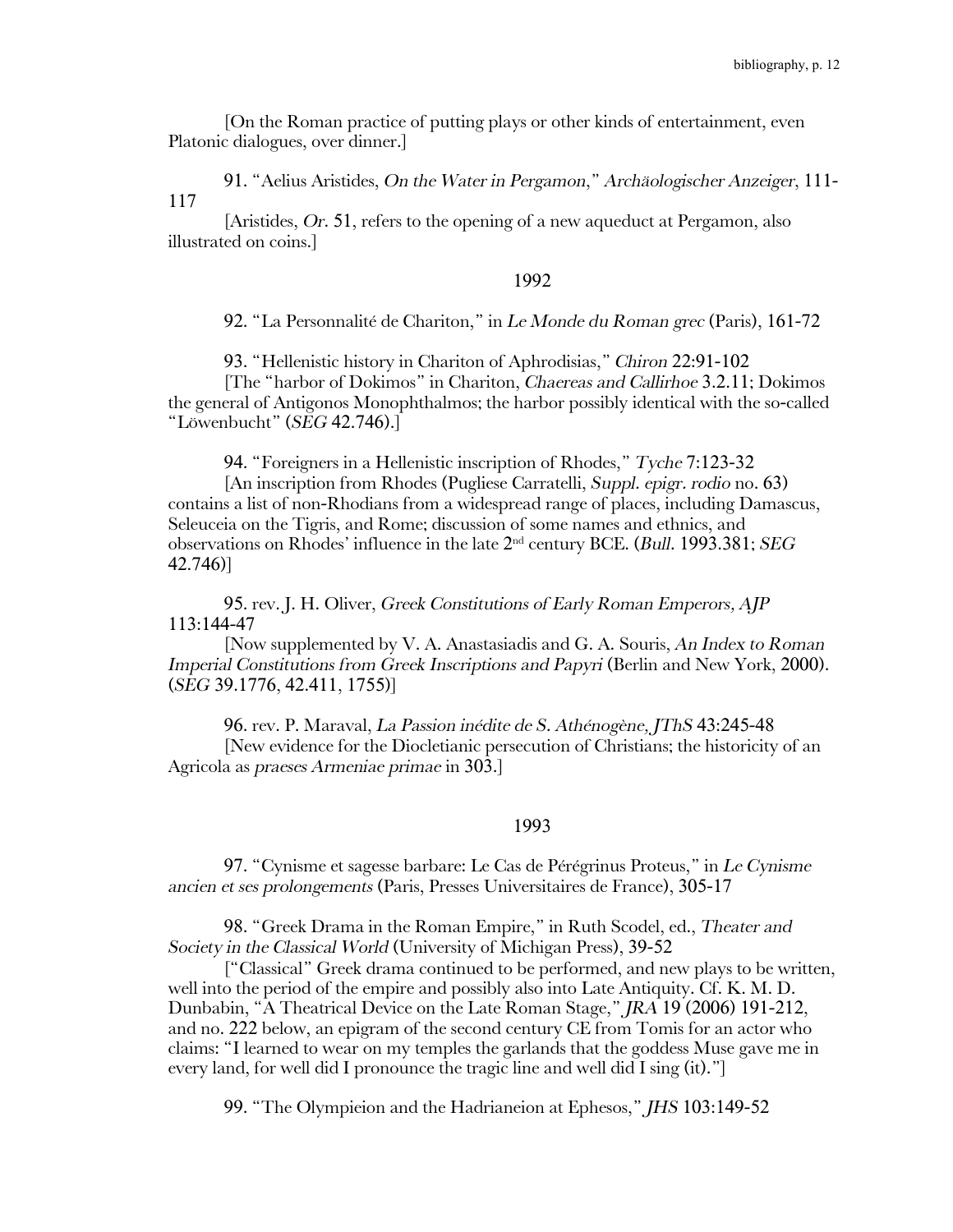[The Olympieion of Ephesos mentioned by Pausanias must have been outside the city, and is not identical with a large temple within the circuit of the city, which should rather be the temple of Hadrian mentioned in inscriptions; cults of Zeus at Ephesos. A long controversy has ensued. (*AE* 1993.1457; *Bull*.1994*.*74; *SEG* 43.748).]

100. "The Decree of Ilion in honor of a King Antiochus," *GRBS* 34:73-92 [*OGIS* 212 = *I. Ilion* 301 refers to Antiochus I, not Antiochus III. (*Bull*. 1995.472; *SEG* 41.1053)]

101. "Two new inscriptions from Nagidos in Cilicia," *Phoenix* 47:293-304 (with James Russell)

[(1) A dedication datable to the fourth century BCE (*SEG* 43.997). (2) Fragmentary decreee of the early third century, possibly answering a request from a Seleucid king for Nagidos to contribute colonists. (*SEG* 43.998). ]

#### 1994

102. L. Robert, *Le Martyre de Pionios, prêtre de Smyrne*, mis au point et complété par G. W. Bowersock et C. P. Jones (Dumbarton Oaks Research Library and Collection, Washington, D.C.)

[Valuable review by B. Shaw, *BMCR* 95.02.07. On this martyrdom see now E. Meyer-Zwiffelhoffer, Πολιτικῶς ἄρχειν: *Zum Regierungsstil der senatorischen Statthalter*, etc., *Historia* Einzelschr. 165 (2002); J. Fournier, *Entre Tutelle romaine et Autonomie civique*, BEFAR 341 (Paris 2010); on the 2014 edition by O. Zwierlein, see below, "A New *Martyrdom of Pionius*" (online).]

103. "[Tauric Chersonese in an inscription from the port of Rome]," *Vestnik Drevnei Istorii* 2:142-50 (in Russian).

[Epigram for a Magnes from Phrygia buried at Portus near Rome (GVI 1014). I accept the view that the "Manthian plain" refers to the Maeander, and withdraw my suggestion that it was in the Tauric Chersonese. (*SEG* 44.822)]

104. "Two inscribed monuments of Aphrodisias," *Archäologischer Anzeiger* 455- 74 (with R. R. R. Smith)

[(1) Late Hellenistic epigram for Zenon son of Artemidoros and his wife Odatis; Odatis a Persian name. (*SEG* 44.865, with the correction ἐν θαλάμῳ). (2) Inscription of Aemilius Aristeas, of the later third century, carved on a sarcophagus of the first or second century; foundations allowing benefactors to hold offices posthumously. (AE 2004.1705; *SEG* 44.866).]

105. rev. P. Migeotte, *Les Souscriptions publiques, Classical Views* 38:83-84

106. rev. C. M. Roueché, *Performers and Partisans, JRS* 84:285-86

### 1995

107. "*Taxis* in the *Vita Antonii* ascribed to Athanasius," *JThS* 46:556-58 [*Taxis* in the sense of "staff."]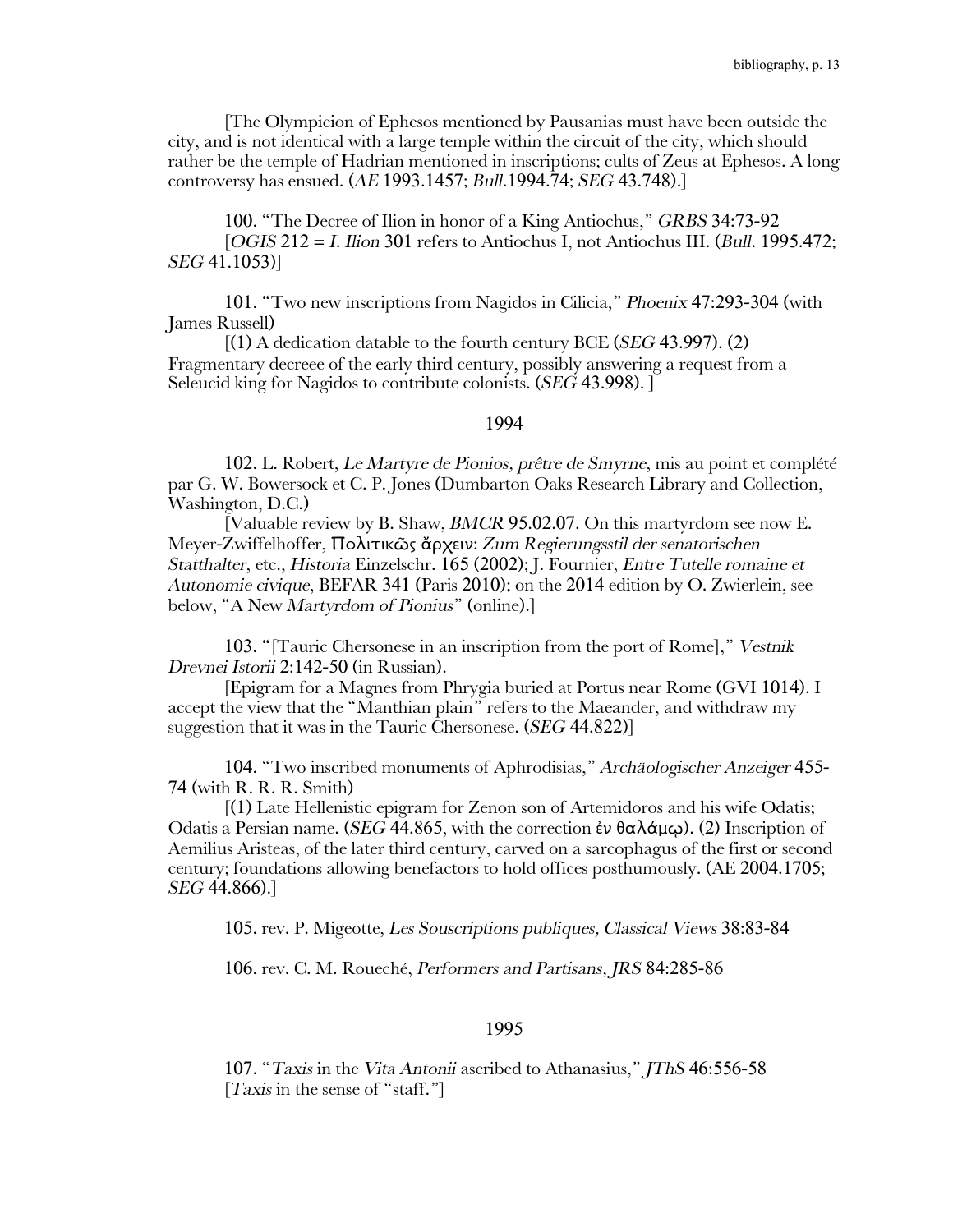108. "*Graia pandetur ab urbe*, " *HSCP* 97:233-41 (*Greece in Rome* issue) ["Kinship" between peoples (*syngeneia*, *consanguinitas*) and its role in the intellectual background of the *Aeneid*. Cf. no. 127.]

#### 1996

## 109. "Polybius of Sardis," *CPh* 91:247-253

[The *grammatikos* Polybius of Sardis; his admiration for Cicero (*ISardis* 49); a new inscription from Sardis contains part of the minutes of the Athenian Areopagus (rather than the Panhellenion) and a *martyria* (cf. no. 54) from the same body in his honor. On the word ἐπιδημεῖν, not necessarily implying more than a short visit, see below, no. 161. (*Bull.* 1997.232; *SEG* 43.863-864, 46.1525)]

110. "A Decree from Perge in Pamphylia," *Epigraphica Anatolica* 25 (1995) 29-

33

[Honorary inscription for relatives of Apollonius son of Lysimachos ca. 19 CE, and decree in his honor; his embassy to Germanicus Caesar. (*Bull.* 1997.617; *SEG* 45.1772).]

\*111. "The Panhellenion," *Chiron* 26:29-56

[The Panhellenion, often regarded as founded by Hadrian, was in fact due to Greek initiative, as attested by Cassius Dio; its functions were mainly to honor Hadrian and subsequent emperors and to organize the Panhellenia; it was not a deliberative or judicial body; on present evidence, Synnada was not a member of the Panhellenion. See further no. 133. (*AE* 1996.1383; *Bull.* 1997.233; *SEG* 45.135, 280 [Synnada], 46.2206 [Cyrene])]

112**.** "*Ethnos* and *genos* in Herodotus," *CQ* 46:315-20

[Herodotus does not use these two words inchangeably; the first refers to an ethnic group as a geographical unit, the second refers to descendance.]

113. rev. Ch. Habicht, *Athen, Bryn Mawr Classical Review* 7.6.521-523

114. rev. K. W. Arafat, *Pausanias' Greece, Classical Views* 40:458-62

#### 1997

115. "A Geographical Setting for the Baucis and Philemon legend (Ovid, *Metamorphoses* 8.611-724)," *HSCP* 96 (1994 [publ.1997]) 203-23, with four plates

[The setting of Ovid's famous story is in the region of Mount Sipylos; the "Plastene Mother" and the "throne of Pelops"; the name "Baucis" (on which, O. Masson, *Bull*. 1995.169). Appendix on *Anth. Pal*. 9.670, on an otherwise unknown proconsul of Asia named Venetios, and on other late epigrams referring to Smyrna. (Published from notes left by L. Robert.) (*Bull*. 1999.34, 35)]

\*116. "Themistius and the Speech *To the King,*" *CP* 92:149-52

[Themistius, Or. 16, addressed to Theodosius I in 383, shows knowledge of the speech *To the King* (*Or*. 35) attributed to Aristides by the manuscripts, but often thought spurious (cf. no. 21); consequences of this for the question of Aristides' authorship.]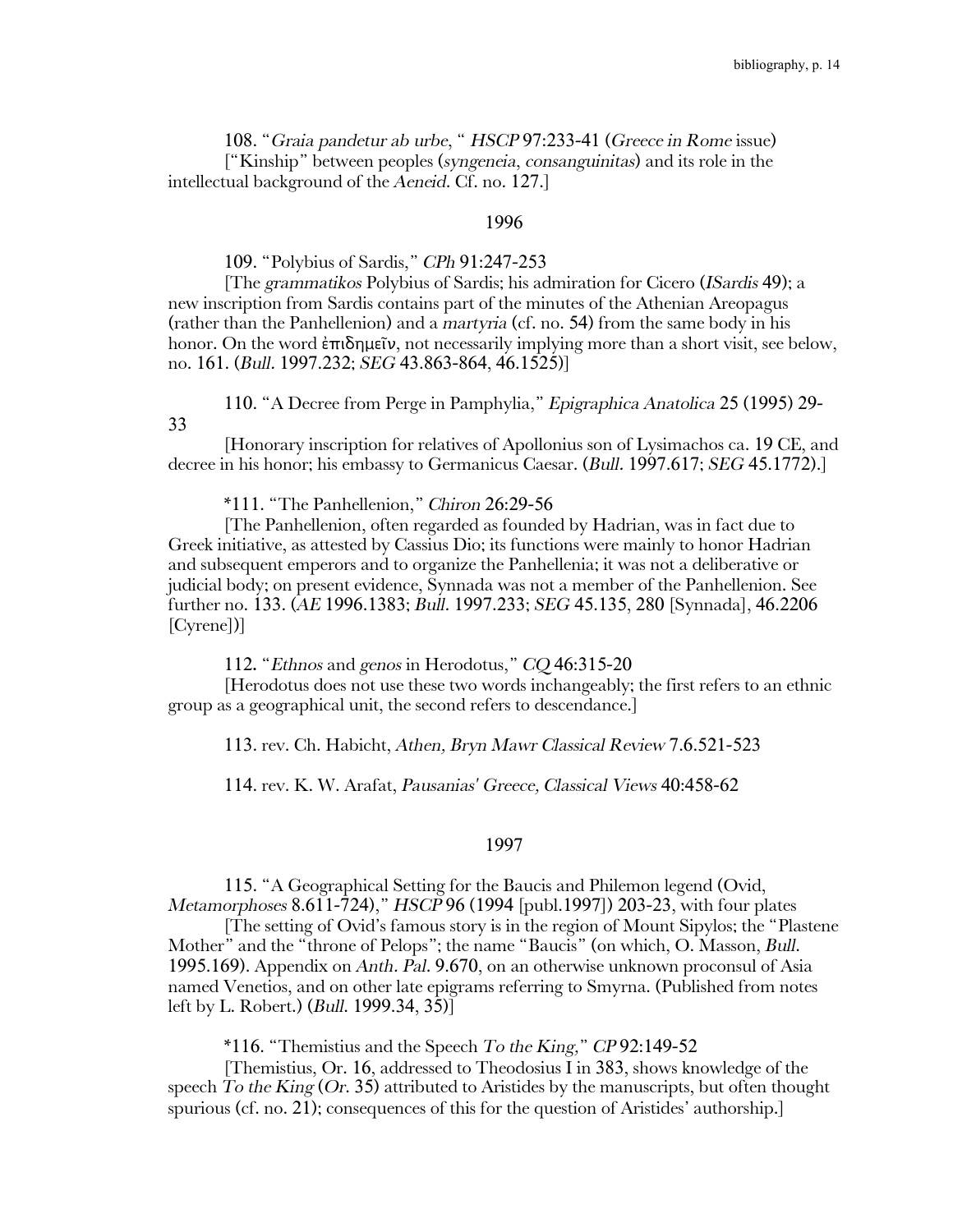117. "Epigrams from Hierapolis and Aphrodisias," *Hermes* 125:203-14

[New readings in the epigram from Phrygian Hierapolis honoring Magnus, *vicarius* of Asia about 354; the relations between Hierapolis and Aphrodisias. (*AE* 1998.1367; *Bull*. 1999.33; Merkelbach-Stauber 1.266-268, 02/12/06; *SEG* 47.1735)]

118. "Egypt and Judaea under Vespasian," *Historia* 46:249-53

[L. Peducaeus Colonus as *praefectus Aegypti* (*PIR* P 222); date of the fall of Masada and of the riot in Alexandria mentioned by Dio Chrysostom in his *Alexandrian* oration (cf. no. 27).]

119. "Language and Empire," *Vestnik Drevnei Istorii* 4:93-97

[Russian translation of conference paper delivered in Moscow; on S. Swain's thesis of the attachment of Greeks in the imperial period to their language as having implications for their attitude towards Rome.]

120. rev. Judith Mossman, ed., *Plutarch and his Intellectual World*, *Classical Views* n.s. 16:527-30

#### 1998

121. "Vergil and the Lycians," in *Studies for Dante: Essays in honor of Dante Della Terza* (Edizioni Cadmo, Fiesole) 19-23

[Vergil's treatment of Lycians in the *Aeneid* reflects the long-standing relations between Lycia and Rome.]

122. "The Pancratiasts Helix and Alexander on an Ostian mosaic," *JRA* 11:293- 98

[Two pancratiasts, known from Cassius Dio and and Philostratus as famous athletes of the 210's, on an Ostian mosaic. G. Camodeca has now published a mosaic from Puteoli showing the same two athletes together with a certain Magira: *Rend. Pontif. Accad. Arch*. 73 (2001) 171-75. (*Bull.* 2000.91).]

123. "Aelius Aristides and the Asclepieion," in *Pergamon, Citadel of the Gods*, edited by Helmut Koester, *Harvard Theological Studies* 46:63-76

[The argument that the *Hadrianeion* mentioned by Aristides at *Or*. 47.29 (first *Hieros Logos*) is the building conventionally known as the *Traianeum* finds support in new fragments of a letter of Hadrian to Pergamon (Oliver, *Greek Constitutions* no. 127): H. Müller, "Hadrian an die Pergamener," in R. Haensch, ed., *Selbstdarstellung und Kommunikation*, *Vestigia* 61 (2009) 391-392 (*SEG* 49.1424).]

124. "A Constitution of Hadrian concerning Cyrene," *Chiron* 18:255-266 [New readings in an edict of Hadrian (Oliver, *GC* 122; *SEG* 28.1566) concerning the rebuilding of Cyrene after the Jewish revolt of 115-117. (*AE* 1998.2000; *Bull.* 1999.617, 2000.317; *SEG* 48.2057).]

125. "Joint Sacrifice at Iasus and Side," *JHS* 118:183-186

[A citizen of Iasos (*SEG* 45.1521) who gave wine as a price for holding the stephanephorate; the ambassador mentioned as a *synthytês* in Bean, *Side Kitabeleri* no.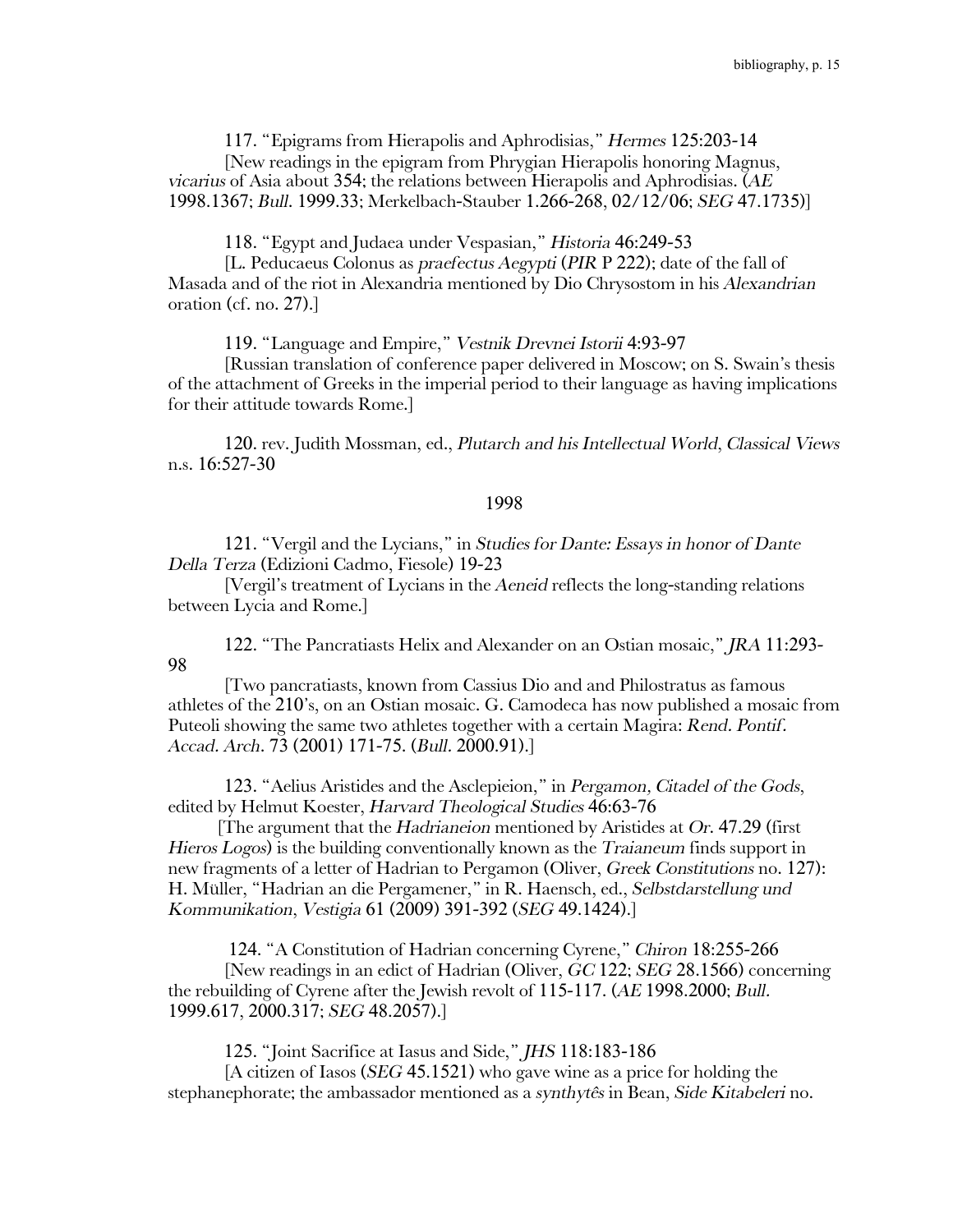189, may have gone to Domitian's Quinquatria; the practice of joint sacrifice (*synthysia*). (*Bull.* 1999.485; *SEG* 47.1565, 48.1556, 2178)]

126. rev. J. Amat, ed., *La Passion de Perpétue et de Félicité, JTS* 49:361-63

## 1999

127. *Kinship Diplomacy in the Ancient World* (Revealing Antiquity 12, Harvard University Press)

[My argument in ch. 7 that Aphrodisias was founded on Roman initiative in 167 BCE or later may need to be qualified in the light of two fragmentary inscriptions published by A. Chaniotis in R. Van Bremen and M. Carbon, eds., *Hellenistic Karia: Proceedings of the first international Conference on Hellenistic Karia* (2010) 379-390. These show two Rhodians being honored at Aphrodisias as commanders in Caria, and therefore necessarily before 167; it is however possible that the city doing the honors is another one such as Antioch on the Maeander. (*SEG* 49.2430).]

\*128. "Atticus in Ephesus," *ZPE* 124:89-94

[An inscription of Ephesos referring to a T. Caecilius Atticus as prefect (*eparchos*) of Julius Caesar and Caesar (Octavianus) (AE 1990.1503) is none other than Cicero's friend T. Pomponius Atticus after his adoption by his uncle Caecilius. I overlooked the fact, which would have strengthened the case, that Atticus had business connections in Ephesus (Cic. *Ep. Att*. 5.13.2, *tua negotiola* = Shackleton Bailey no. 106). (*AE* 1999.1570; Bull 1999.461; *SEG* 49.1465).]

129. "A Follower of the God Glykon?" *Epigraphica Anatolica* 30:107-09

[An inscription honoring a doctor called Niketes, son of Glycon, from Tieion and with the image of a snake (*SEG* 18.519) could refer to a follower of the snake-god Glycon of Abonuteichos. I am now somewhat doubtful about this proposal: the snake need not refer to the snake-god Glycon, since it is a common symbol of heroization (cf. no. 209, index s.v. snake). (*Bull.* 2000.85 and 610; *SEG* 48.1425, cf. 51.1725)]

130. "Processional Colors," in *The Art of Ancient Spectacle*, edited by Bettina Bergman and Christine Kondoleon, Studies in the History of Art 56, National Gallery of Art, Washington, 247-257

[Colors worn in processions and on festal days; significance of white and of mixed colors; the procession for Herodes Atticus (IG II/III 3606). (*SEG* 49.2462).]

131 "Pion, Pionios," in P. Scherrer et al., eds., *Steine und Wege: Festschrift für Dieter Knibbe* (Vienna, 1999) 51-54

[The name "Pionios" derives from Mount Pion near Ephesos; its subsequent diffusion is largely due to the Christian martyr in the time of Decius (cf. no. 102). (*AE* 1999.85; *SEG* 49.2451)]

132. "Children, Exposure of," in *Guide to the Ancient World*, edited by G. W. Bowersock, Peter Brown, and Oleg Grabar (Cambridge, Mass.), 373-74

\*133. "A Decree of Thyatira in Lydia," *Chiron* 19:1-21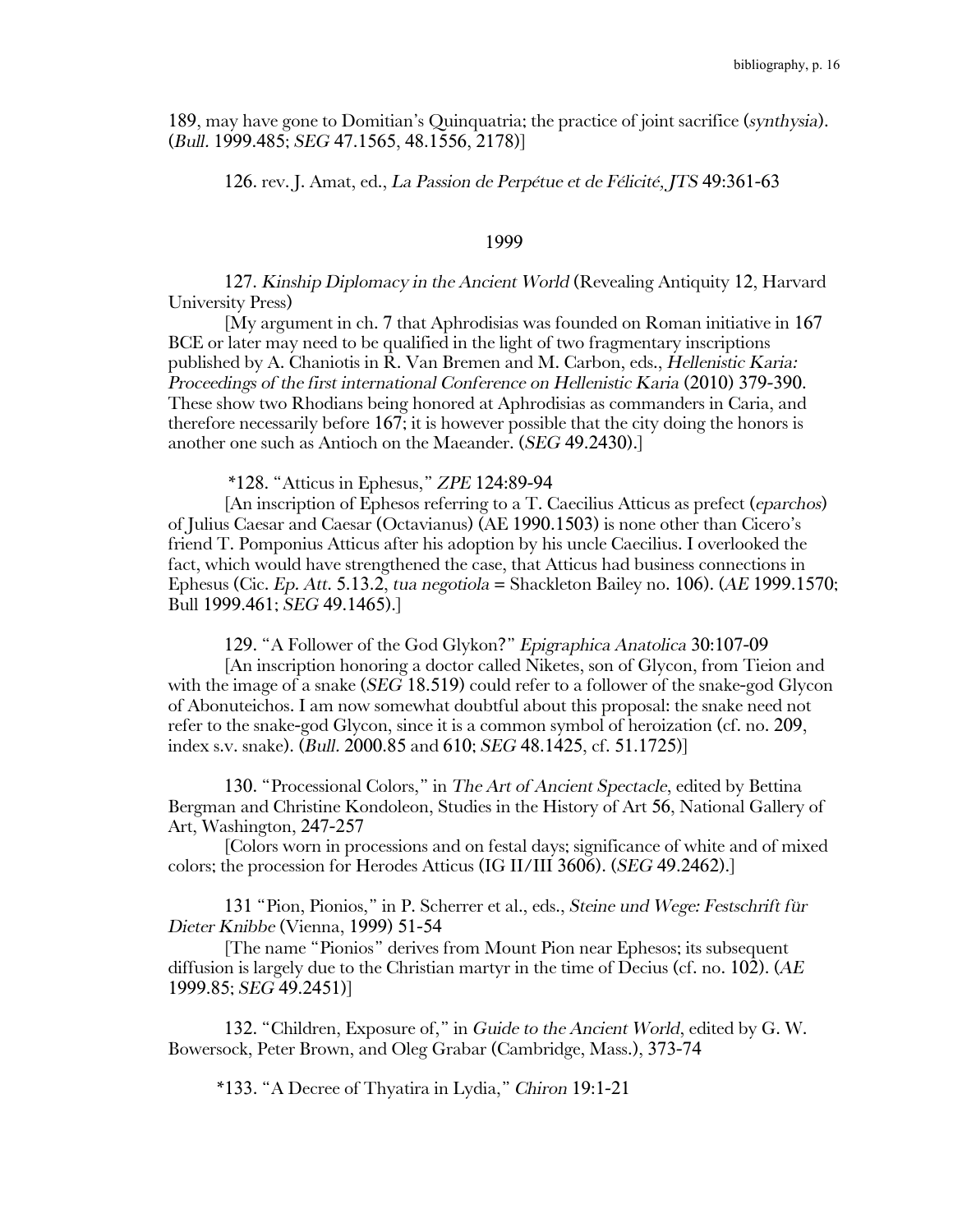[New readings in the decree of Thyatira (*AE* 1997.1394) honoring Hadrian for inviting "all of Greece" to participate in the Panhellenion, and thanking Mettius Modestus for his benefactions to Thyatira. As now restored, the decree shows (contrary to what I had argued in no. 111) that Hadrian took a major role in the organization of the Panhellenion by presenting a motion for its creation to the Roman senate. Mettius Modestus is the proconsul of Asia of 119/120 (*PIR* M 568). The reason for the city's delay in thanking Modestus is due to the ban passed by the senate in  $62$  CE forbidding cities from thanking their governors at Rome. (*AE* 1999.1479; *Bull.* 2000.315, cf. 316).]

134. "Interrupted Funerals," *Proceedings of the American Philosophical Society*  vol. 143 no. 4, December 1999, 588-600

[Funerals as sites of social contention; funerals being interrupted and the bodies being carried off; the tomb of Adrastos at Aphrodisias. (*SEG* 2000.1097)]

135. "The Union of Latmos and Pidasa," *Epigraphica Anatolica* 31:1-7

[New readings in the inscription *Epigr. Anat*. 29 (1997) 135-142; forms of *sympoliteia*. See now M. Wörrle, "Der Synoikismos der Latmioi mit den Pidaseis," *Chiron* 33 (2003) 121-143. (*Bull.* 2000.540; *SEG* 47.1563)]

136. "Old and New in the Inscriptions of Perge," *Epigraphica Anatolica* 31:8-17

[(1) Decree of Perge of the later first century BCE honoring a certain M. Feridius for his benefactions to the *Geraioi*; the name Feridius recalls a letter sent by Caelius Rufus to Cicero in Cilicia (*Ad fam*. 8.9.4) recommending a certain M. Feridius, presumably the father or other relative of the man honored at Perge. (*AE* 1999.1628; *Bull.* 2000.626; *SEG* 49.1888). (2) Inscription of Apollonius, son of Lysimachus, who went as ambassador to Germanicus Caesar in the matter of the *asylia* of Artemis of Perge (cf. no. 37); other Apollonii at Perge. (*Bull.* 2000.626; *SEG* 49.1887)]

137. rev. Michael C. Hoff and Susan I. Rotroff, eds*., The Romanization of Athens, Phoenix* 52:401-403

#### 2000

138. "Stigma and Tattoo," in *Written on the Body: The Tattoo in European and American History*, ed. by Jane Kaplan (London), 1-16 [Revised version of no. 75.]

139. "Titus Transfigured," *Stagebill*, New York City Opera, April 2000 [Revised version of no. 89.]

140. "Diodoros Pasparos revisited," *Chiron* 30:1-14

[Defense of the date in the second quarter of the first century proposed in no. 26, and reply to D. Musti's argument for the 120's; Pergamon remained the *caput prouinciae* after the death of Attalus III, and was only later replaced by Ephesos. (*AE* 2000.1376; *Bull.* 2001.365; *SEG* 1770.49; on the long controversy over the periodicity of the Nikephoria and over Diodoros' dates, see now *Bull.* 2010.518 and 519).]

141. "The Emperor and the Giant," *CP* 95:476-81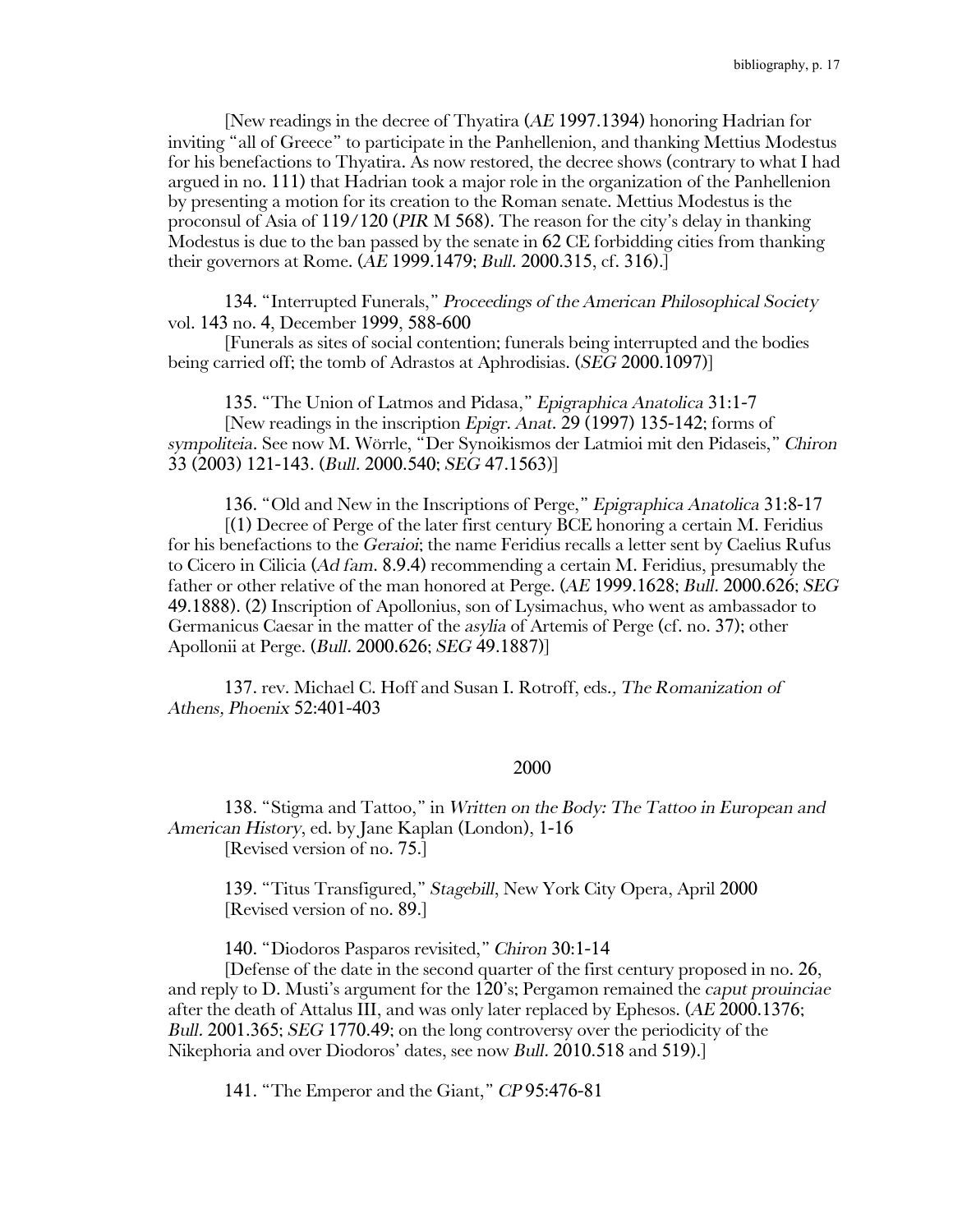[Paus. 8.9.4, mentioning a Roman emperor who discovered the bones of a giant at Syrian Antioch, refers to Lucius Verus.]

142. rev. R. Merkelbach and J. Stauber, *Steinepigramme aus dem griechischen Osten*, Band I, *CR* 50:170-72

## 2001

143. "Pausanias and his Guides," in Susan Alcock and Jas Elsner, *Pausanias: Travel and Imagination in Roman Greece* (Oxford) 33-39.

[Pausanias' use of guides and his own inferences from information supplied by them; his use of the term *exêgêtês* in preference to *periêgêtês*. (*Bull*. 2003.83).]

144. "Appia in Phrygia and Appius Claudius Pulcher, cos. 54 BCE," *Studi Ellenistici* 13:233-41

[The city of Appia in Phrygia was founded by Cicero's *bête noire*, Appius Pulcher, consul 54. (*Bull*. 2003.301)]

145. "Diplomatie et Liens de Parenté: Ilion, Aphrodisias et Rome," in *Origines Gentium*, ed. V. Fromentin and S. Gotteland (Bordeaux),179-85

[New readings in Reynolds, *Aphrodisias and Rome* no. 17. See further no. 127. (*SEG* 51.1492, 1690).]

146. "Memories of the Roman Republic in the Greek East," in *The Greek East in the Roman Context* , ed. O. Salomies, Papers and Monographs of the Finnish Institute at Athens 7 (Helsinki), 11-18

[Greek authors of the imperial period do not ignore the Hellenistic and late republican periods (Appian, Aristides, Pausanias, Plutarch): their memories of figures such as Lucullus find a close analogue in inscriptions. (*AE* 2001.58; *SEG* 51.2318)]

147. "Nero speaking," *HSCP* 100:453-62

[Speeches of Nero, notably his oration at the Isthmia of 68 (*Syll*. <sup>3</sup> 814 = *ILS* 8794); influence of the Second Sophistic; the sophist Nicetes of Smyrna. Italian version in no. 166. (*Bull*. 2003.76; *SEG* 53.453).]

148. "Time and Place in Philostratus' *Heroikos*," *JHS* 121:141-49 [Elaious in the Thracian Chersonese as the setting of the *Heroikos*; date of the

work.]

149. "Imperial Letters at Ephesos," *Epigraphica Anatolica* 33:39-44

[Discussion of three imperial letters (Oliver, *GC* nos. 264-266), including one from Julia Domna and one from Caracalla, with new readings. (*AE* 2001.1896; *Bull*. 2002.359; *SEG* 51.1579)]

150. "A Statuette of Nemesis," *Epigraphica Anatolica* 33:45-47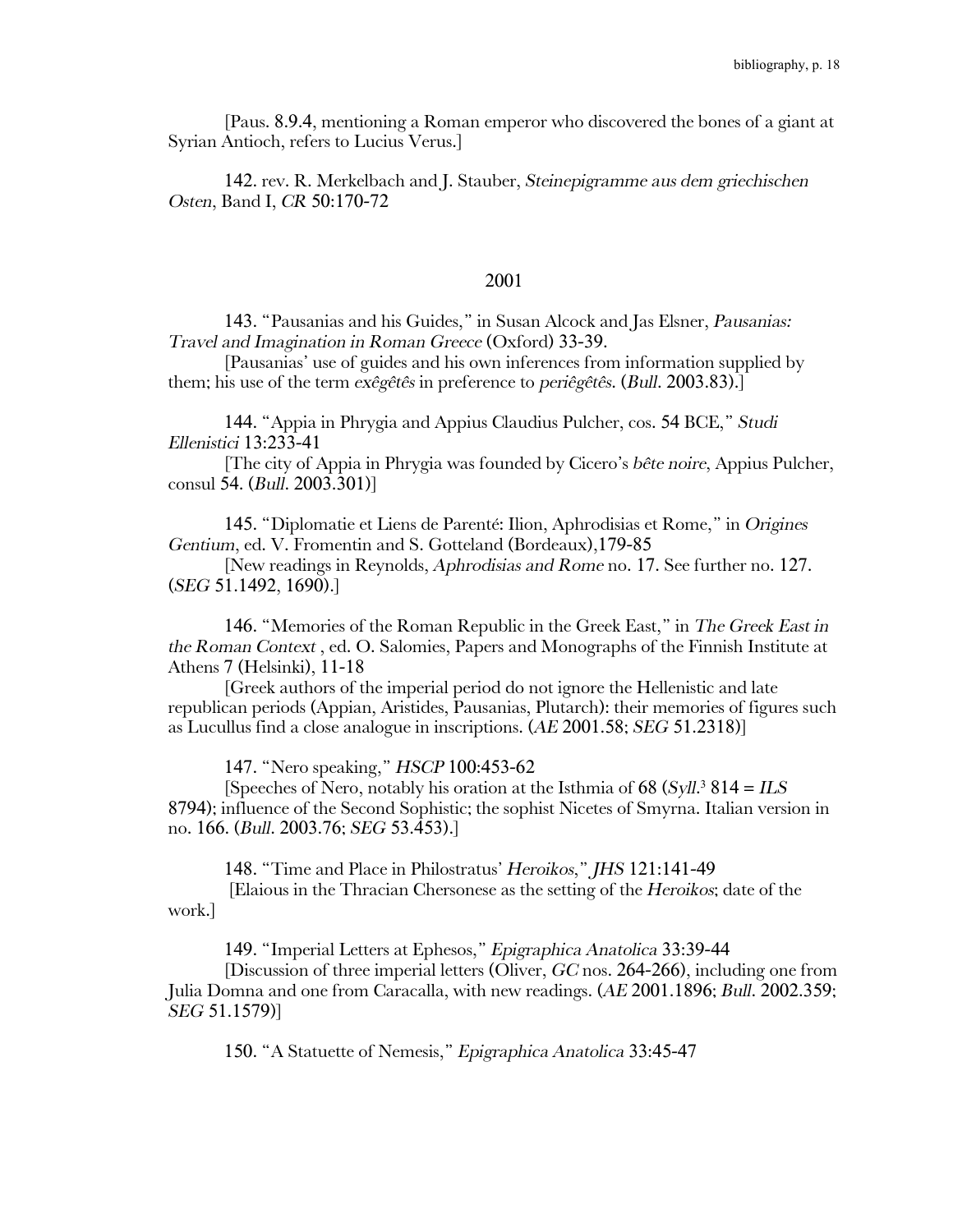[A statuette given by one Metrodoros to a group of *philoploi* honors the goddess Nemesis: the *philoploi* are gladiatorial fan-clubs; Ephesos or Smyrna possible places of origin. (*Bull*. 2002.353; *SEG* 51.2246)]

151. "The Claudian Monument at Patara," *ZPE* 137:161-68

[Text of the inscription in honor of Claudius on the so-called *miliarium* at Patara; the last lines refer to Cibyra in the province of Asia. I accept the argument of J. Thornton (*AE* 2001.1932) that ἀπό implies that Claudius transferred power to the *aristoi* from the *akriton plêthos*. (*AE* 2001.1931; *SEG* 51.1832)]

152. rev. Mary T. Boatwright, *Hadrian and the Cities of the Roman Empire, JRA* 14:651-54

#### 2002

\*153. "Epigraphica [I-III]," *ZPE* 139:108-16

[(I) χρηματίζω and its various senses, including "have the name or title of" (*AE* 2002.1407; *Bull*. 2003.18, cf. 2003.7; *SEG* 52.2001). (II) New readings in the inscription of Cn. Claudius Severus (*IEphesos* 1539) set up by the sophist Hadrian of Tyre (*AE* 2002.1408) and in an inscription of Arrian from Corinth (*AE* 1968.473). (*Bull*. 2003.451, 2007.102; *SEG* 52.1134). (III) Kar, the eponymous hero of the Carians. (*Bull*. 2007.237; *SEG* 52.1109)]

154. "Towards a Chronology of Josephus," *Scripta Classica Israelica* 21:113-21 [Cf. N. Kokkinos, *Scripta Classica Israelica* 22 (2003) 163-180 for his defense of a different chronology.]

155. "Salome also called Grapte," *Scripta Classica Israelica* 22:165-68 [The name *Graptê* implies "able to be portrayed," i.e. "as pretty as a picture."]

156. "Apollonius of Tyana's Passage to India," *GRBS* 42:185-99

[On Philostratus' account of Apollonius' travels from the Roman empire to India; location of "Ninos," i.e. Syrian Hierapolis.]

157. rev. Simon Goldhill, ed., *Being Greek under Rome,* in *Mouseion (Journal of the Classical Association of Canada)*, series 3, vol. 1:362-65

#### 2003

158. "The Ties of our Common Kindred," *Common Knowledge* 9, 1:132-136

\*159. "Epigraphica IV – V," *ZPE* 142:127-33, with one plate

[(IV) The sophist Hermocrates of Phocaea (Puech, *Orateurs* 298-308, nos. 137- 139) and his family, different from the philosopher L. Flavius Hermocrates honored at Pergamon (*I. Pergamon* VIII.3, no. 34; Goulet, *DPhA* 3.658, H 87). (*Bull*. 2007.108). (V) M. Aurelius Torquatus, rhetor at Trebenna and the inscription on his *hêrôon*, with unusual penalties prescribed for its protection (*Bull*. 2004.344; *SEG* 51.1837).]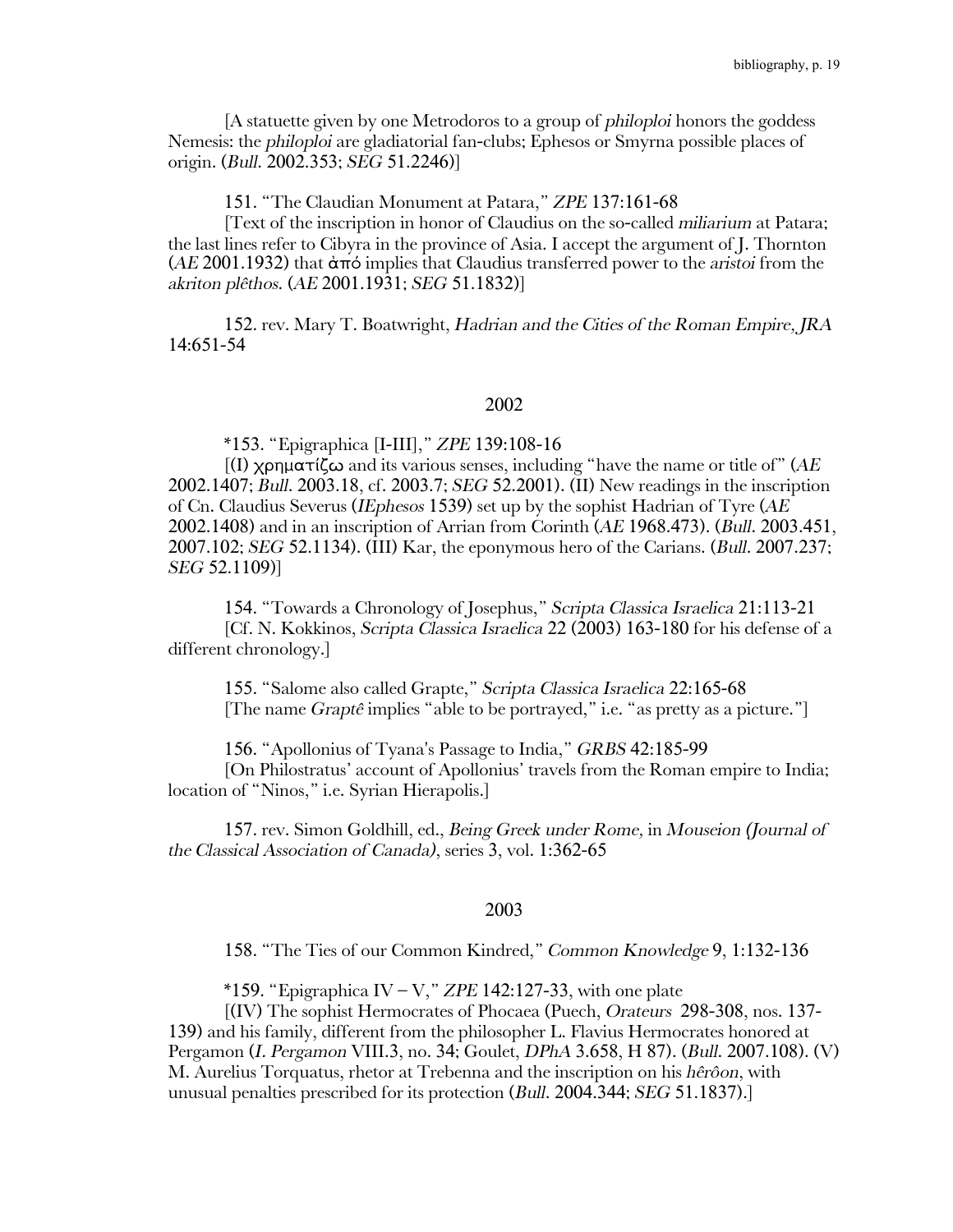\*160. "Philostratus and the Gordiani," *Mediterraneo Antico* 5:759-67 [The "proconsul" Gordian to whom Philostratus dedicates the *Lives of the Sophists* is Gordian III, not Gordian I or II.]

\*161. "Epigraphica VI – VII," *ZPE* 144:157-163

[(VI) The verbs ἐπιδημεῖν and παρεπιδημεῖν mean merely "visit (a place)," with no implication about length of stay (*SEG* 53.2259). (VII) Euphrates of Tyre, enemy of Apollonius of Tyana, appears in an inscription of Athens (*IG* II/III 3945) as L. Mestrius Euphrates (*DPhA* 3.337-342, E 132); his connection with Plutarch's Roman friend Mestrius Florus; Euphrates is possibly the long-bearded Stoic mentioned by Plutarch, *quaest. conviv*. 701 B ff.]

162. rev. D. Knoepfler and M. Piérart, editors, *Éditer, traduire, commenter Pausanias en l'an 2000*, JRA 16:673-676

163. rev. J. Boulogne, ed., Plutarque: *Oeuvres Morales* IV, *CR* 53:321-323

### 2004

\*164. "Epigraphica VIII – IX," *ZPE* 146:93-98

[(VIII). Further to the epigram of Honestus (Gow-Page, *Garland of Philip*, Honestus XXI; cf. no. 11) honoring an Augusta who "boasts two sceptered gods," probably Livia (*AE* 2004.1353; *Bull*. 2007.94). (IX) On the poem of Aristides (?). *I. Pergamon* VIII.3, no. 145 (*AE* 2004. 1389; *Bull*. 2007.110; Merkelbach-Stauber 1.594- 596, 06/02/16; *SEG* 54.1242 ter).]

165. "A Speech of the Emperor Hadrian," *CQ* 54:266-73 [New readings in the speech *CIL* 14.3579 = *Inscr. Ital.* 4.1.77 (Tibur). (*AE* 2005.436, with a different proposal for lines 31-32.)]

166. "Oratoria di Nerone," in A. De Vivo and E. Lo Cascio, edd., *Seneca uomo politico e l'etå di Claudio e di Nerone: Atti del Convegno internazionale* (Capri 25-27 marzo 1999), Bari 2004, 229-39. [See no. 147 (*Bull*. 2007.98).]

167. "Events surrounding the Bequest of Pergamon to Rome and the Revolt of Aristonicos: New Inscriptions from Metropolis," *JRA* 17:469-85

[Discussion of text of decrees for Apollonius of Metropolis, active during and after the reign of Attalus III of Pergamon; translation; observations on the date of the second decree and its implications for senatorial policy after the death of Attalus. (*AE* 2003.1679; *Bull.* 2005.401, cf. 2004.281-82, 2007.445; *SEG* 53.1312).]

168. "Apollonius of Tyana, Hero and Holy Man," in Ellen B. Aitken and Jennifer K. Berenson Maclean, edd., *Philostratus's* Heroikos: *Religion and Cultural Identity in the Third Century C.E.*, Society for Biblical Literature, Atlanta 2004, 75-84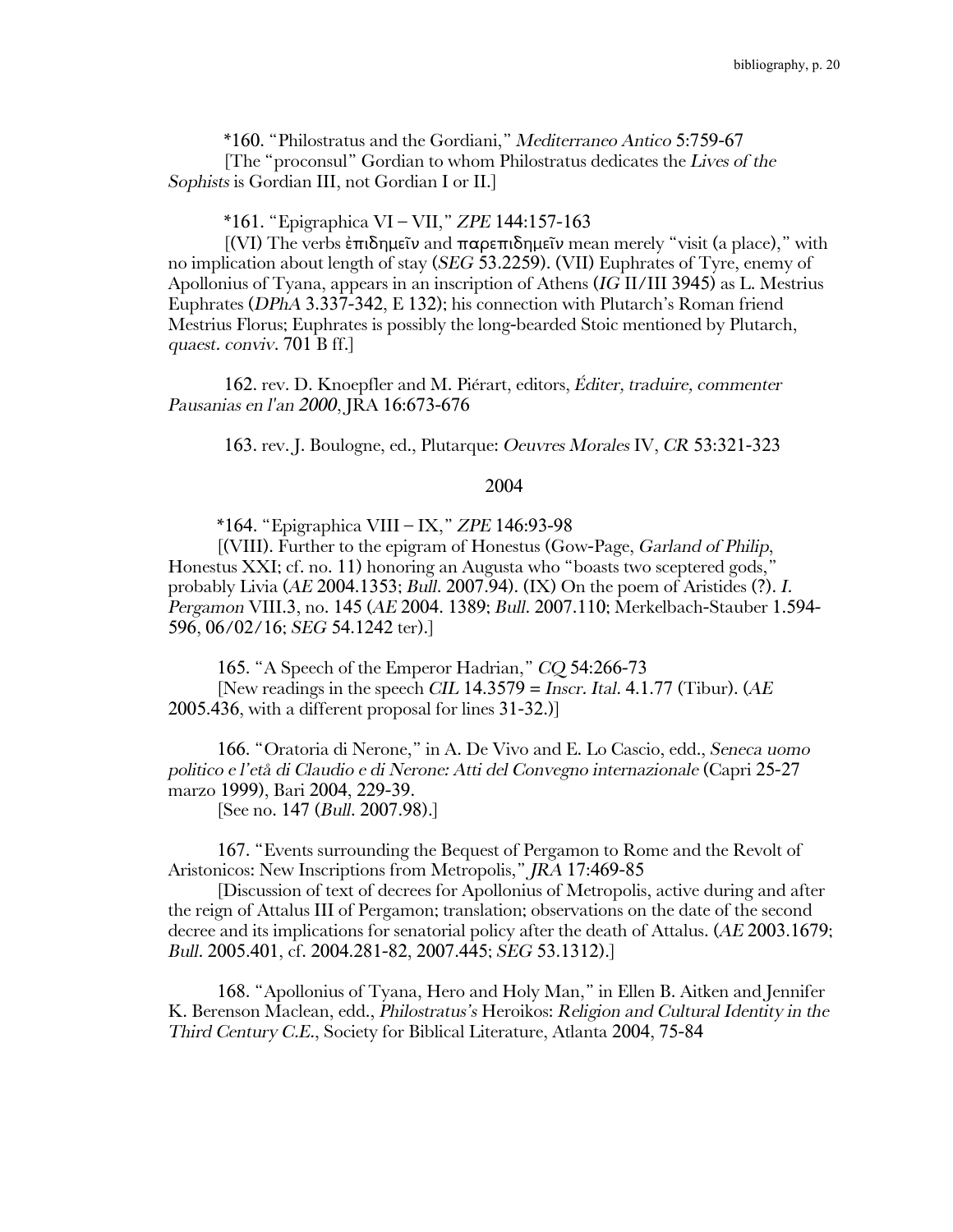169. "Multiple identities in the Age of the Second Sophistic," in Barbara E. Borg (ed.), Paideia: The World of the Second Sophistic/Die Welt der Zweiten Sophistik (Berlin, de Gruyter, 2004) 13-21

[Discussions of Greek attitudes towards Rome sometimes overlook the fact that Greeks such as Aelius Aristides and Pausanias consider themselves, according to the context, as members of different, overlapping communities, and a simple Greek/Roman dichotomy is insufficient.]

170. "A Roman Will in Cappadocia," *Epigraphica Anatolica* 37:95-100

[Will of an anonymous man or woman with provisions involving the cults of Ma, "Zeus from Thymnasa," "Zeus Pharnaouas" (connected with Persian *farnah*, "brilliance), and Anaitis; the will also observes the forms of Roman testation (*AE* 2004.1534; *SEG* 52, 1464 ter, SEG 58, 1660, F. Baz, *Die Inschriften von Komana (Hierapolis)* [2007] pp. 41- 43).]

171. rev. B. Puech, *Orateurs et sophistes grecs dans les inscriptions d'époque impériale, CR* 54:496-98

[Observation on certain of the persons in Puech's catalog; the need for study of speeches of the Second Sophistic preserved in stone. See also no. 181.]

## 2005

172. *Philostratus: Apollonius of Tyana*, vols. I-II, Loeb Classical Library nos. 16- 17 (Harvard University Press)

[Very unfavorably reviewed by G. Boter and J.-J. Flinterman in *BMCR* 2005.09.62; revised edition in Digital Loeb Classical Library (2014).]

173. "Josephus and Greek Literature in Flavian Rome," in J. Edmondson et al., edd., *Flavius Josephus* (Oxford University Press, 2005) 201-208

[Position of Josephus in Rome; his patron Epaphroditus; his apparent lack of contact with other Greek-speakers such as Plutarch.]

174. "Culture in the Careers of eastern Senators," in W. Eck and M. Heil, edd., *Senatores populi Romani: Realität und mediale Präsentation einer Führungsschicht. Kolloquium der Prosopographia Imperii Romani vom 11.-13. Juni 2004* (Stuttgart, 2005) 263-270

[On the question how far familiarity with Greek culture counted in the careers of senators. (*AE* 2005.48)]

175. "Ten dedications 'To the gods and goddesses' and the Antonine Plague," *JRA* 18:293-301

[The several dedications *diis deabusque secundum interpretationem oraculi Clari Apollinis* refer to the Antonine Plague and show its wide extent. See also no. 184. (*AE* 2005.134; cf. *AE* 2003.1766; *SEG* 53.1587)]

176. "An Athenian Document mentioning Julius Nicanor," *ZPE* 154:75-90

[New edition of *IG* II/III 1086, arguing that the text embodies an agreement between Nicanor and the city of Athens in connection with his "gift" of Salamis to the Athenians; the inscription dates to Nicanor's lifetime, probably in the reign of Augustus. See also nos. 43 and 221. (AE 2005.1413; *Bull.* 2007.286, cf. 225; *SEG* 55.248 bis).]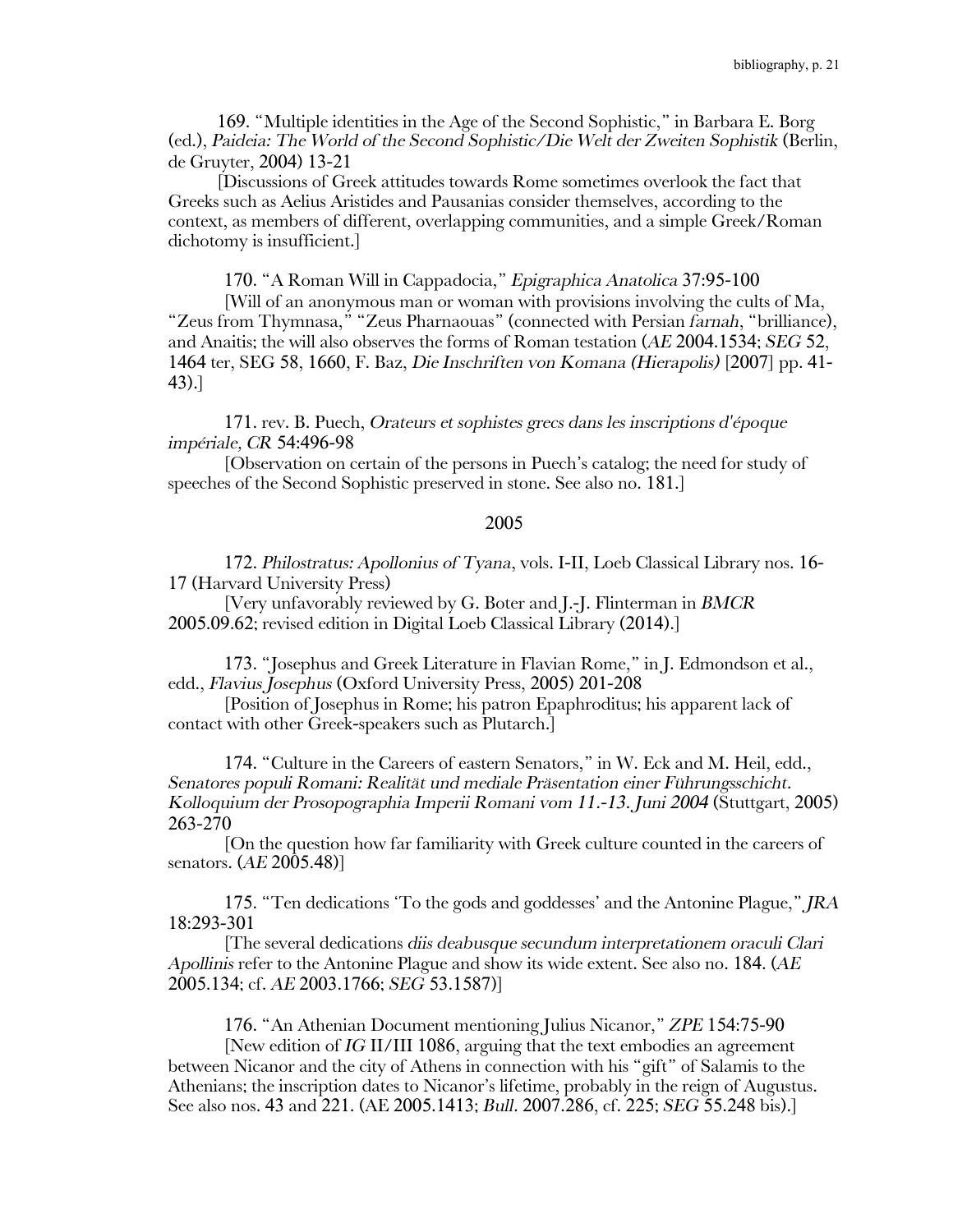177. rev. M. Civiletti, *Filostrato: Vite dei Sofisti*, *CR* 55:82-83

178. rev. Benjamin Isaac, *The Invention of Racism in Classical Antiquity*, *Scripta Classica Israelica* 24:288-291

179. rev. Danny Danziger and Nicolas Purcell, *Hadrian's Empire: When Rome ruled the World, Times Literary Supplement*, November 25, 2005, 24

## 2006

180. *Letters of Apollonius, Ancient Testimonia, Eusebius's Reply to Hierocles*, Loeb Classical Library no. 458 (Harvard University Press)

[Concluding volume to no. 172. Revised edition in Digital Loeb Classical Library (2014). Elsewhere I plan to add further *testimonia* from John Chrysostom and others, and hopefully new evidence concerning the epigram on Apollonius discussed in no. 45].

181. "A New Inscription from Panticapaeum" (with G. W. Bowersock), *ZPE*  156:117-28

[New edition with commentary of a damaged inscription containing a funeral oration for a general of the Bosporan kingdom, active in the service of Rome; identification of the "Caesar" (more likely Commodus than Domitian). (*AE* 2005.1340, cf. 2006.1229; *Bull.* 2007.415; *SEG* 55.862). see now S. Yu. Saprykin and V. N. Parphenov, *Vestnik Drevnei Istorii* 2012, 1, 163-182, defending a Domitianic date and replacing some of Saprykin's previous readings with new ones; A. I. Ivantchik, "[New Data on the Roman military Presence on the Bosporus]," *Vestnik Drevnei Istorii* 2013,1, 59-77, with new evidence for a second or third century date).

182. "Apollonius of Tyana in Late Antiquity" in Scott Johnson, ed., *Greek Literature in Late Antiquity: Dynamism, Didacticism, Classicism* (London, Ashgate, 2006) 49-64

183. "A Letter of Hadrian to Naryka in Eastern Locris," *JRA* 19:151-62

[Edition and translation of letter of Hadrian written on bronze, now in the Louvre. Copies of the text began to circulate in the 1990's, and A. Chaniotis printed a preliminary text from a published photograph in *SEG* 51.641. The text was presented by  $\overrightarrow{D}$ . Knoepfler and A. Pasquier before the Académie des Inscriptions et Belles Lettres (*CRAI* 2006, 1281-1313) and then published by Knoepfler ("l'édition en quelque sorte 'officielle'") in *REG* 119 (2006) 1-34; the promised continuation has not yet appeared. Knoepfler takes issue with Chaniotis for printing a text from a published photograph on the ground that this does not conform to "[les] règles déontologiques ordinairement respectées dans la corporation," but cf. J. and L. Robert, *Bull.* 1971.417, "Pl. 76 et 83, photographies de quatre épitaphes en très belle écriture du IVe siècle; nous lisons," etc. (*AE* 2006.1369; *SEG* 56.565, cf. 51.641; *Bull.* 2005.249, 2007.235)]

184. "Addendum: Cosa and the Antonine Plague," *JRA* 19:368-69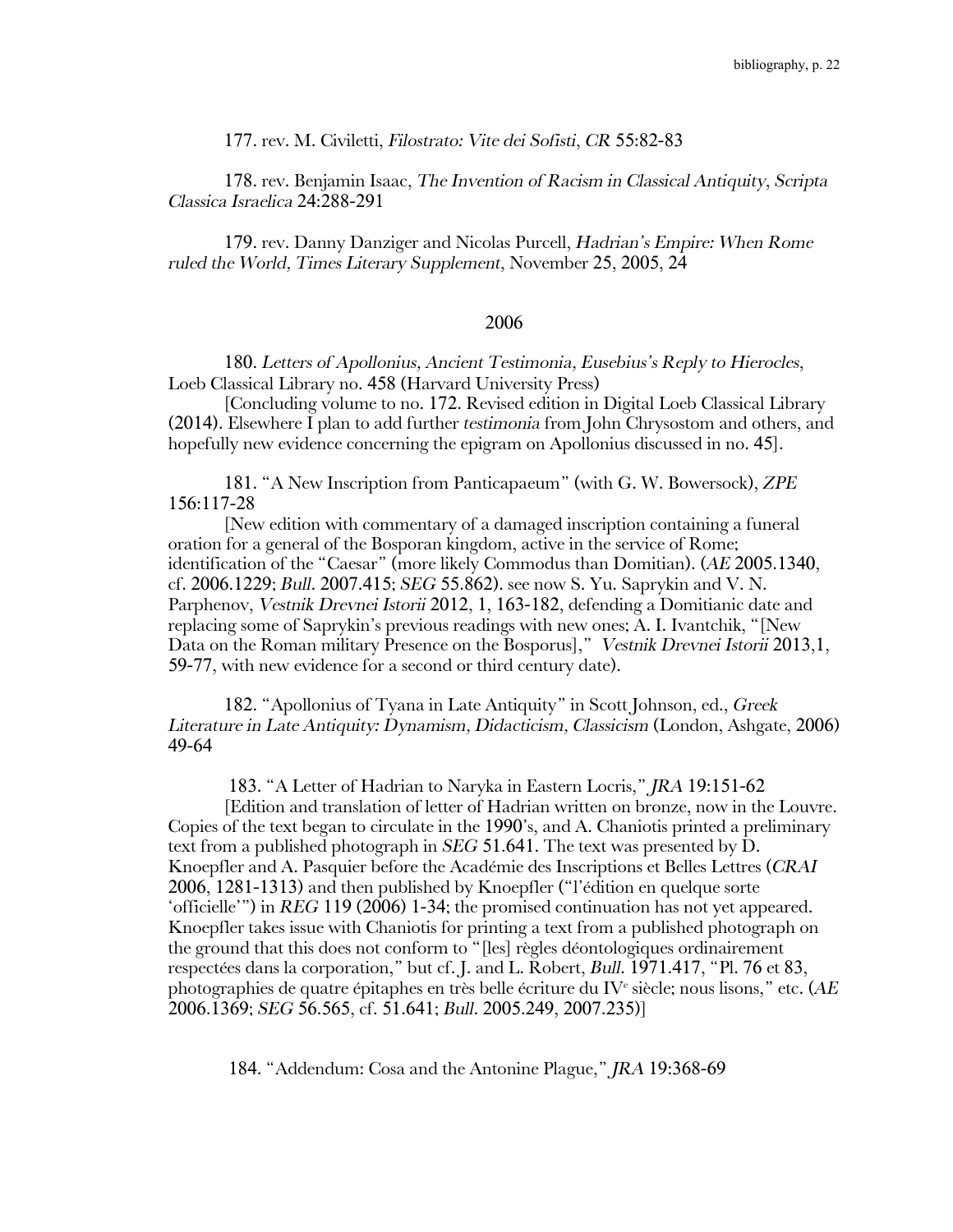[A further example of the dedications discussed in no. 175; four altars from the Forum Romanum (*IGUR* I 94-97) possibly also referring to the same plague (*AE* 2005.134)]

185. "Institutions and Cults in the Letters of Apollonius of Tyana," *Studi Ellenistici* 19:599-613

[Arguments for authenticity of certain letters attributed to Apollonius; proposal that Apollonius is the L. Pompeius Apollonius of *Syll*. <sup>3</sup> 820 = *I. Ephesos* 213; cf. Jones, *Philostratus* III (no. 180) pp. 62-63, no. 67a. Cf. no. 202.]

186. rev. S. Follet, ed., *L'Hellénisme d'époque romaine*, *JRA* 19:649-652 [Observations on an inscription of Phrygian Hierapolis published by T. Ritti]

#### 2007

\*187. "Juristes romains dans l'Orient grec," *Comptes Rendus de l'Académie des Inscriptions* (publ. 2009) 1331-1359

[Jurists active as assessors of governors and as teachers; criticism of W. Kunkel's thesis of that the study of Roman law was alien to the Greek mind; Roman law in the east before the establishment of the school of Berytus in the third century; arguments in favor of Mommsen's proposal that Gaius originated from Asia Minor and perhaps from Alexandria Troas; Licinius Rufinus of Thyatira (*PIR* L 236); the Tertullianus of the *Digest* (*PIR* T 116) is perhaps identical with M. Ulpius Tertullianus Aquila of Cremna (cf. *AE* 1988.1034); catalog of lawyers and students of law known from Greek inscriptions and papyri. (*AE* 2007.76)]

188. "A Forgotten Sophist," *CQ* 57:328-331

[Tib. Claudius Antipater of Rhodes (*ILindos* 449), omitted from Puech, *Orateurs*; Philostratus' principles of selection in the *Lives of the Sophists* (*AE* 2007.172).]

\*189. "Procopius of Gaza and the Water of the Holy City," *GRBS* 47:455-467

[The "holy city" mentioned by Procopius, *Paneg. Anastas*. 18 (ed. E. Amato [2009] p. 97) is Jerusalem and not Hierapolis in Syria: problems of water-supply in ancient Jerusalem, to which add the *Life of Theodore of Sykeon* chs. 50-51, "the city and the monasteries get the water they need from rain, because they have neither natural nor man-made sources."]

190. "Three new Letters of the Emperor Hadrian," *ZPE* 161:145-156

[Discussion of the letters published by G. Petzl and E. Schwertheim, *Hadrian und die dionysischen Künstler*: *Drei in Alexandria Troas neugefundene Briefe des Kaisers an die Künstler-Vereinigung*, Asia Minor Studien 58 (Bonn 2007), with a number of new readings and translation of the whole. (*AE* 2006.1403 a-c; not noticed in *Bull*., but cf. *Bull.* 2009.212, 2010.236; *SEG* 56.1359; see now J.-Y. Strasser, *REG* 123 [2010] 585- 622)]

191. "Gladiator Epigrams from Beroea and Stratonikeia (Caria)," *ZPE* 163:45-48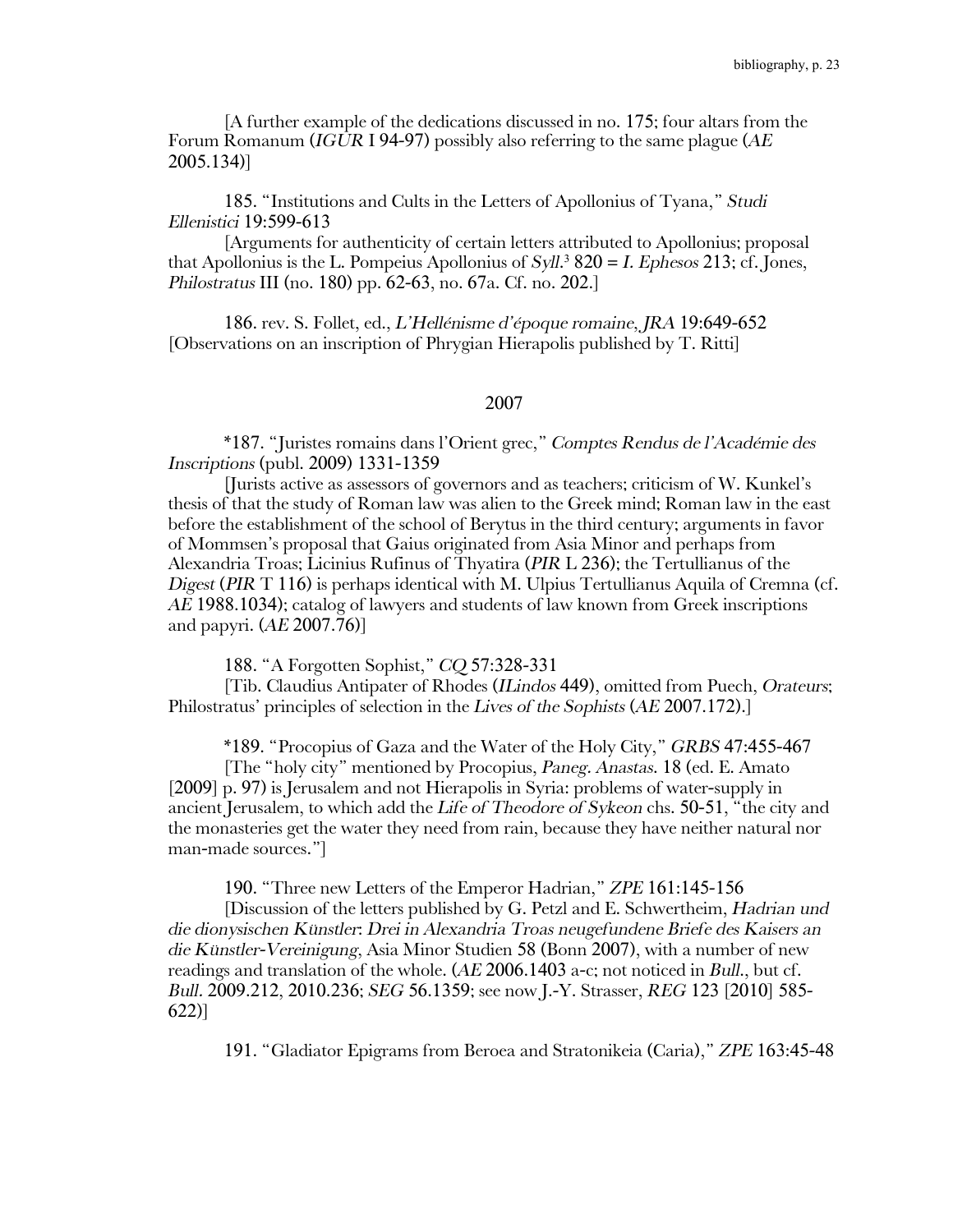[(1). Tillorobos at Beroea; interest of the name (*AE* 2007.1267; *SEG* 56.702). (2) Droseros at Carian Stratonicea (*AE* 2007.1434; *SEG* 56.1209). On (2), in support of τῇδε (κόνει) add Lloyd-Jones and Parsons, *Suppl. Hell*. no. 977.24, τᾶιδ᾿ ὑπεστάλη κόνει.]

#### 2008

192. "Hyperides and the Sale of Slave Families," *ZPE* 164:19-20

[On Hyperides' argument in the newly published *Against Timandros* that breaking up slave-families is cruel; parallels to this sentiment in Roman law.]

193. "The Neronian Inscription on the Lighthouse of Patara," *ZPE* 166:153-154 [New readings in the inscription published in *ZPE* 164 (2008) 91-121; retraction of my arguments concerning Marcius Priscus as governor of Lycia from Nero to Vespasian (cf. no. 33). (*Bull.* 2009.474). ]

194. "Glen Bowersock e la Tradizione classica," *Studi Storici* 49:365-367

\*195. "Aristides' First Admirer," in W. V. Harris and Brooke Holmes, eds., *Aelius Aristides between Greece, Rome and the Gods* (Leiden and Boston, 2008) 253-262

[On the *grammatikos* Phrynichos and his lost *Praeparatio sophistica*; the date; his favorable opinion of Aristides; his connections with Pergamon; identification of some persons addressed in the work, notably the consular Cuspius Rufinus (*PIR* C 1637). Cf. no. 196.]

\*196. "The Survival of the Sophists," in T. Corey Brennan and Harriet L. Flower, eds., *East and West: Papers in Ancient History presented to Glen W. Bowersock* (Cambridge, MA, 2008) 113-125

[The survival of certain sophists and orators of the Second Sophistic (Dio Chrysostom, Aelius Aristides, Hermogenes, Aelian) and the eclipse of others (Polemo, Herodes Atticus) as indications of Byzantine preferences. Cf. no. 195.]

197. "Augustus and Panhellenes on Samos," *Chiron* 38:107-110

[*IG* 12.6.1, no. 140, referring to *theos Sebastos* and to "Panhellenes" is to be dated to the reign of Augustus and does not refer to Hadrian's Panhellenion; Augustus' refusal of a request of the Samians (*IG* 12.6.1., no. 160) is to be dated about 31 BCE. (*Ann. épigr*. 2008, 1316; *Bull*. 2009.407; *SEG* 2008, 942)]

198. "A Hellenistic Cult-Association," *Chiron* 38:195-204

[A stele from near Koloe in Lydia (P. Herrmann and H. Malay, *New Documents from Lydia* [2007] no. 96; *Bull*. 2007.451) contains a decree of a cult-association honoring the late priestess Stratonike; her family's *herôon*; a second stele (ibid. no. 97) lists the members of the association, and reflects the mixed Macedonian and local origin of the members. (*Bull*. 2008.438)]

199. "Herbert Bloch, 1911-2006," *Gnomon* 80:765-767

\*200. "Herbert Bloch, 1911-2006," *Proceedings of the American Philosophical Society* 152, 4 (December, 2008) 535-541 [Reprinted in *Biographical Memoirs of*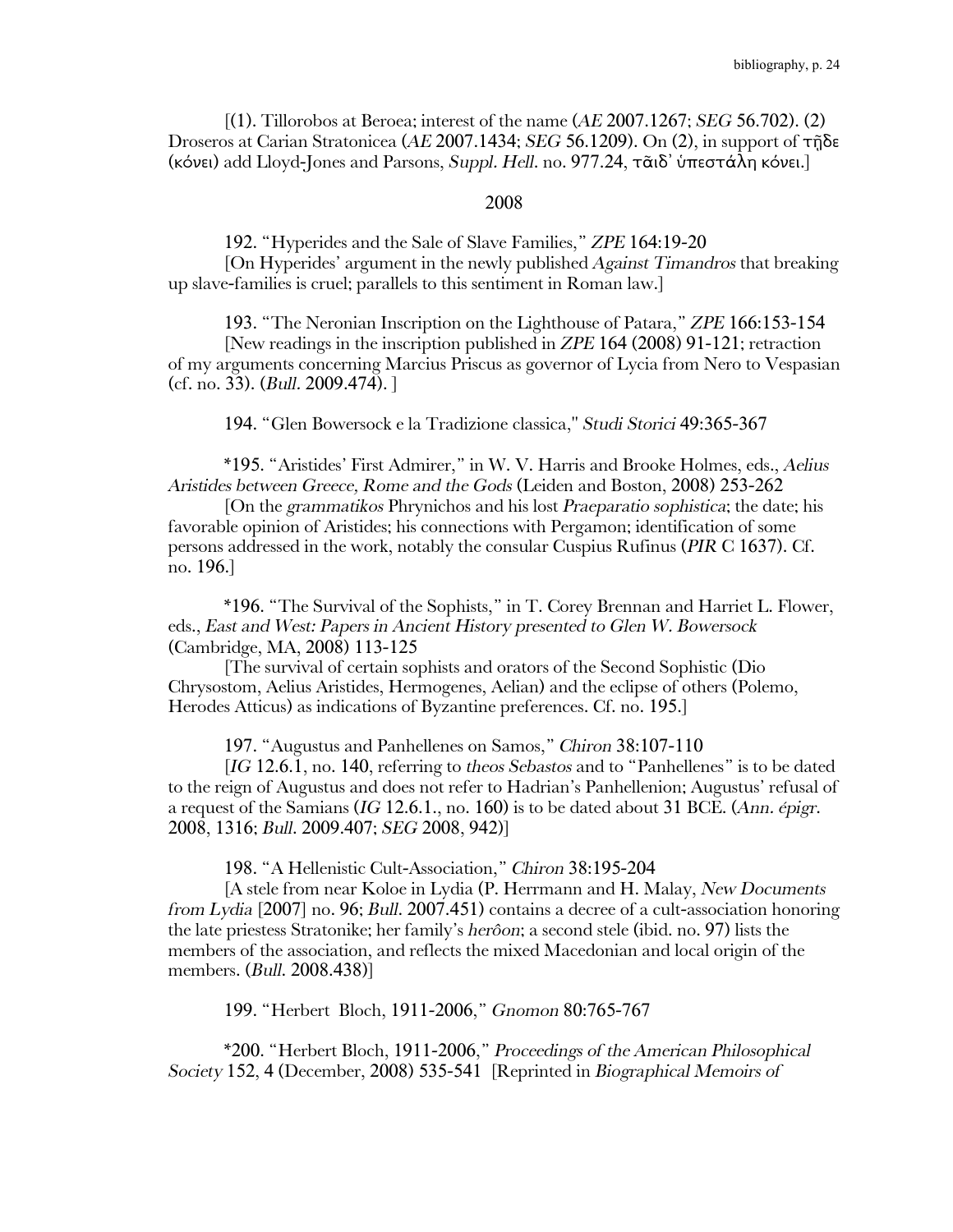*Members of the American Philosophical Society I: Classics and Classical and Near Eastern Archaeology* (Philadelphia 2010) 91-98.]

Link: http://www.amphilsoc.org/sites/default/files/1520407Bloch1208.pdf

201. rev. C. Post Bouderon, *Dion Chrysostome: Trois Discours, CR* 58:419-420

#### 2009

202. "Some Letters of Apollonius of Tyana," in *Theios Sophistes* (see no. 172) 249-261

[Expanded version of no. 185]

203. "A Petition to Hadrian of 129 CE," *Chiron* 39:445-461

[A mutilated inscription from the Çal Ova on the Upper Maeander containing a petition to Hadrian dated to 129, with his response; his route on the way to Cappadocia and Syria. On the circumstances impeding the publication of this document, cf. no. 76. (*Bull.* 2010.555, cf. 2010.511; *Ann. ép*. 2008, 1349; *SEG* 2008, 1536.)]

\*204. "Books and Libraries in a newly-discovered treatise of Galen," *JRA* 22:390- 97

[Identification of the Callinos and Peducaeus alluded to in Galen's recently published *Peri alupêsias* (ch. 13), and proposal that chs. 16-19 refer to the imperial library at Antium. See now V. Boudon-Millot et J. Jouanna (eds.), *Galien, Tome 4: Ne pas se chagriner* (Budé, 2010); M. C. Nicholls, "Galen and Libraries in the *Peri Alupias*," *JRS* 101 (2011) 123-142; further bibliography in no. 234, 412 n. 54. According to V. Nutton in P. N. Singer, ed., *Galen: Psychological Writings* (2013) 104, "Jones' suggestion… that at lines 3 and 16 we keep the manuscript reading, but with the slight change to ἐν 'Αντί $\omega$ , 'at Antium,' and emend similarly at line 11, fails on many grounds. " M. Nicholls, "A Library at Antium?," in Clare K. Rothschild and Trevor W. Thompson, eds., *Galen's De Indolentia: Essays* (2014) 65-78, gives a full discussion and bibliography of the debate.]

205. "The Inscription from Tel Maresha for Olympiodoros," *ZPE* 171:100-104

[New readings in an inscription (H. M. Cotton and M. Wörrle, *ZPE* 159 [2007] 191-205; D. Gera, *ZPE* 169 [2009] 125-155) containing a letter of Seleucus IV to Heliodoros concerning the appointment of a certain Olympiodoros as high-priest in Koile Syria and Phoenicia. (*Bull*. 2010.608.). A fragmentary copy of the same text, also from Maresha, is in course of publication; part of yet another copy is said to have been found at Byblos.]

206. rev. Louis Robert, *Choix d'Ecrits, JRA* 22:735-38

[Observations on the personality and the methods of Louis Robert; defense of his interpretation of a statue-base found in Byzantium and honoring Theophanes of Mitylene (*Opera Minora* V 561-583) as a "pierre errante." I have since been informed that a statuebase honoring Pompey, also from Mytilene, was found in Istanbul some years ago.]

207. rev. M. Haake, *Der Philosoph in der Stadt*, *Gnomon* 51:521-24

[Hellenistic inscriptions referring to philosophers do not necessarily show an indifference to their "school"; Epicureans in Rome and Italy; the Athenian philosopher Alexander son of Alexander honored at Thessalian Larisa. On this person see now M. Haake, *Tyche* 25 (2010) 39-47.]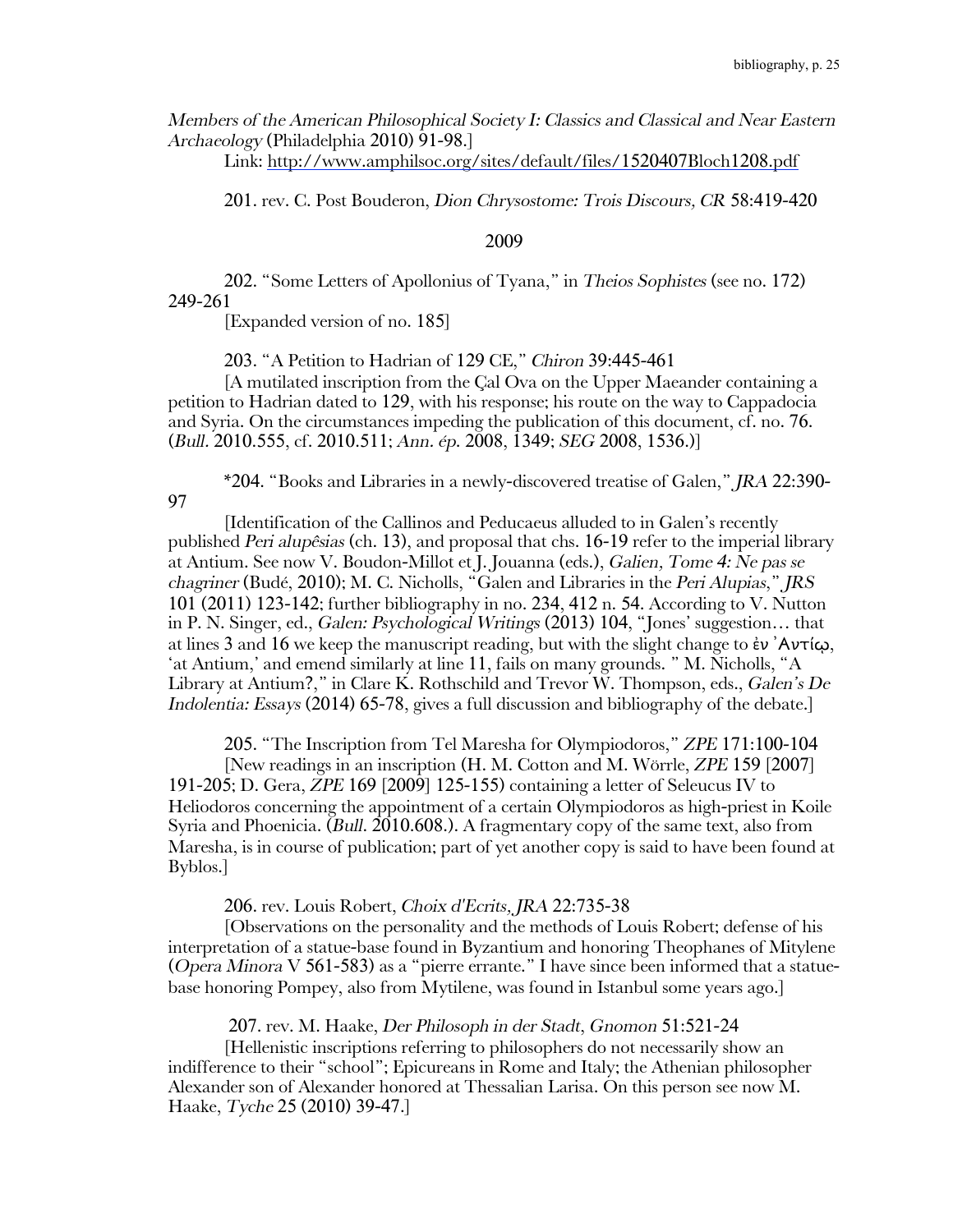208. rev. M. Pretzler, *Pausanias*: *Travel Writing in Ancient Greece, Sehepunkte* 9,

1

## 209. *New Heroes in Antiquity: From Achilles to Antinoos* (Harvard University Press, Revealing Antiquity 18, 2010)

2010

[Important review-discussion by Richard Gordon, "Hero-cults, Old and New," JRA 26 (2013) 852-860. With reference to ch. 8 on Antinous, at the time of writing I had not seen G. Spyropoulos, *He Epaule tou Herode Attikou sten Eua-Loukou Kynourias*  (Athens, 2006); this estate of Herodes Atticus contained a *herôon* dedicated to Antinous (p. 154-159) with his statue, perhaps in the form of Dionysos (p. 130-131); the villa also contained a bust of Hadrian with Antinoos' face on the breastplate (p. 104, pl. 16). *SEG* 2010 [2014] 1940, where read "we should not [omitted *SEG*] assume that ἥρως was used simply to indicate that the person concerned was dead."

210. "Christianity at Apollonia of Pisidia?," *Epigraphica Anatolica* 42:143-144 [Questioning a recent attempt to re-date an inscription of Apollonia (*MAMA* 4.122) to the early third century and to make it one of the earliest epigraphical references to Christianity. (*Ann*. *ép*. 2008, 1417; SEG 58, 1559.)]

211. "New Late Antique Epigrams from Stratonicea of Caria," *Epigraphica Anatolica* 42:145-151

[(1) An epigram honoring a certain Apollinarios for providing the city with a water-supply; Pindar in Late Antiquity. (2) Epigrams and prose inscriptions honoring a wealthy benefactor called Maximus who undertook to pay the *chrysargyron* (*collatio lustralis*) on behalf of all the citizens. (*Ann. ép*. 2008, 1397, 1400, 1401; SEG 58, 1252- 1254).]

212. "Ancestry and Identity in the Roman Empire," in T. Whitmarsh, ed., *Local Knowledge and Microidentities in the imperial Greek world* (Cambridge, UK),111-124

213. "Kinship (*syngeneia*) in two Cities of the Troad," *Chiron* 40:29-39 [(1) The inscription *Syll*. <sup>3</sup> 591 = *I. Lampsakos* 4, honoring the ambassador Hegesias of Lampsacos, refers to "kinship" (*syngeneia*) between Lampsacos and Rome. This kinship is not due to Lampsacos' membership of the league of Athena Ilias but rather to a tradition known from Stephanus of Byzantium whereby Laomedon, the mythical king of Troy, founded Lampsacos under the name "Laomedonteia." There was also a tradition that both Ilion and Lampsacos had been settled by Aeolic-speaking emigrants from mainland Greece. (2) A decree of Thessalian Larisa honoring a Lampsacene named Bombos (*Chiron* 36 [2006] 171-203) refers to the the same belief in Aeolic settlement of the Troad. (*Bull. ép*. 2011, 381, 500; *SEG* 2010, 2050)]

214. "Themistius after the Death of Julian," *Historia* 59 :501-06

[Several passages of Themistius contain unfriendly allusions to the late Julian. D. Feissel (*per litteras*) has pointed out a very convincing explanation of Or. 7, 99D, p. 149, 19 Downey, τοῦ φιλοσοφωτάτου τῶν βασιλέων ἀντιποιούμενος. Taking it to mean "laying a claim to the most philosophical of emperors," he identifies the emperor as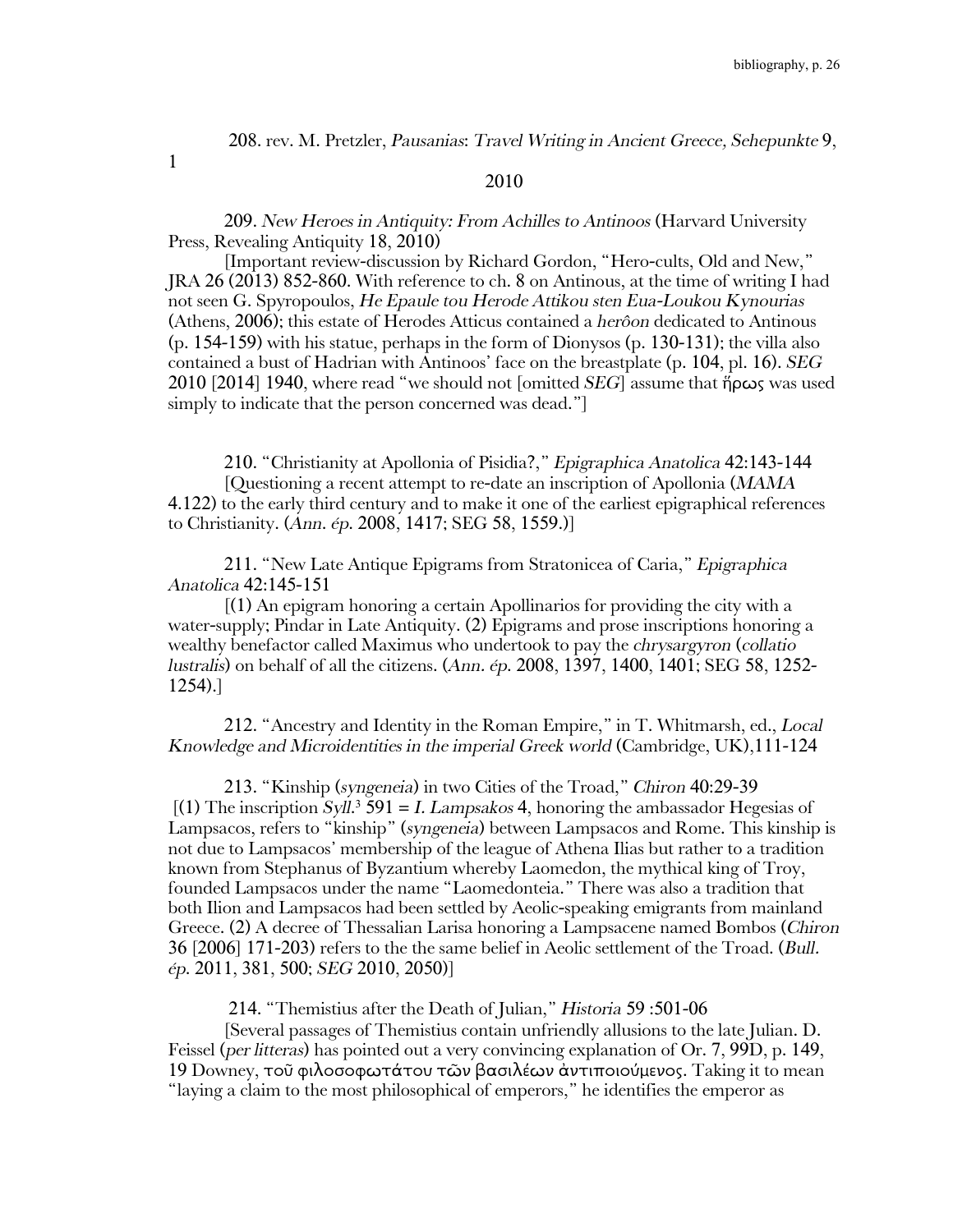Marcus Aurelius, to whom Julian had a well-attested devotion; thus Jul. *Ep. ad Themist*. 1, 253 A (II 1, p. 12 Rochefort [Budé], II 202 Wright (Loeb]), καί μοι πάλαι μὲν οἰομέν $\omega$ πρός τε τὸν Ἀλέξανδρον καὶ τὸν Μᾶρκον, καὶ εἴ τις ἄλλος γέγονεν ἀρετῇ διαφέρων, εἶναι τὴν ἅμιλλαν φρίκη τις προσήει καὶ δέος θαυμαστόν. Cf. also the treatment of Marcus in the *Caesares* 312 B, 328 B-D, 333B-335A, 335 C-D. For Julian and Marcus also Amm. Marc. 16.1.4, rectae perfectaeque rationis indagine congruens Marco, ad cuius aemulationem actus suos effingebat et mores; 22.5.4-5 (Julian and the Christians), saepeque dictitabat, "audite me quem Alamanni audierunt et Franci," imitari putans Marci principis veteris dictum. Themistius himself says of Marcus (Or. 34, 8, p. 219, 5 Downey-Norman), οὐδὲ γὰρ αὐτὸς ὁ Μᾶρκος ἄλλο τι ἦν ἢ φιλόσοφος ἐν ἁλουργίδι, οὐδὲ ὁ Ἀδριανός, οὐδὲ ὁ Ἀντωνῖνος, οὐδέ γε ὁ νῦν Θεοδόσιος. In the first paragraph, p. 501 line 5, correct "368" to "379."]

215. "A Conference on the Asia Minor peninsula"

[Review of H. Bru, F. Kirbihler and S. Lebreton, *L'Asie mineure dans l'antiquité*, *JRA* 23:741-42.]

216. "A Philosophical Altercation (Philostratus, *Vita Apollonii* V.39)," *Studi Ellenistici* 24:251-54

[The story that Apollonius' enemy Euphrates tried to strike him with a stick but was paralyzed in the act of doing so refers to a form of magical spell; Moeragenes of Athens the likely source; parallels in Christian martyrologies.]

217. Preface to F. Battistoni, *Parenti dei Romani: Mito Troiano e Diplomazia* (Bari, 2010), 5-6

218. Response to E. Amato on Bekker-Nielsen on Nesselrath, *Dion von Prusa*: *BMCR* 2010.08.54

[Dio Prus. *Or.* 72.5. referring to a city in which one can see statues of bearded kings, alludes to the fact that beards were common in early Rome, cf. Juv. 4.103, *barbato imponere regi*; hence there is no need to date Dio's speech to the reign of Hadrian.

## 2011

219. "The Historian Philostratus of Athens," *CQ* 61:320-22

[A new "fragment" of Philostratus, Athenian historian of the later third century (*FGrHist* 303; *PLRE* 1.698); his connection with Philostratus, author of the *Lives of the Sophists*. A "Philostratos of Athens, a man excellent in oratory and counsel" (Φιλοστράτος ᾽Αθηναῖος, ἀνὴρ λόγους καὶ γνώμην κράτιστος), appears in the new pages of the historian Dexippos in connection with events (probably) of 254 (*Wiener Studien* 127 [2014] 107); he might be the same. For new evidence about the "Plague of Cyprian," Fr. Tiridatti, "Of Kilns and Corpses," *Egyptian Archaeology* 44, Spring 2014, 15-18.]

220. "An Apamean at Philippopolis," *ZPE* 176:96-98

[A recently published inscription of Philippopolis (N. Sharankov, *XII Congressus… Epigraphiae Graecae et Latinae* 2.1343-1350) honors a merchant rather than a poet; his native city is Apamea Myrleia in Bithynia. (*Bull. ép*. 2011, 437, cf. 2012, 284)]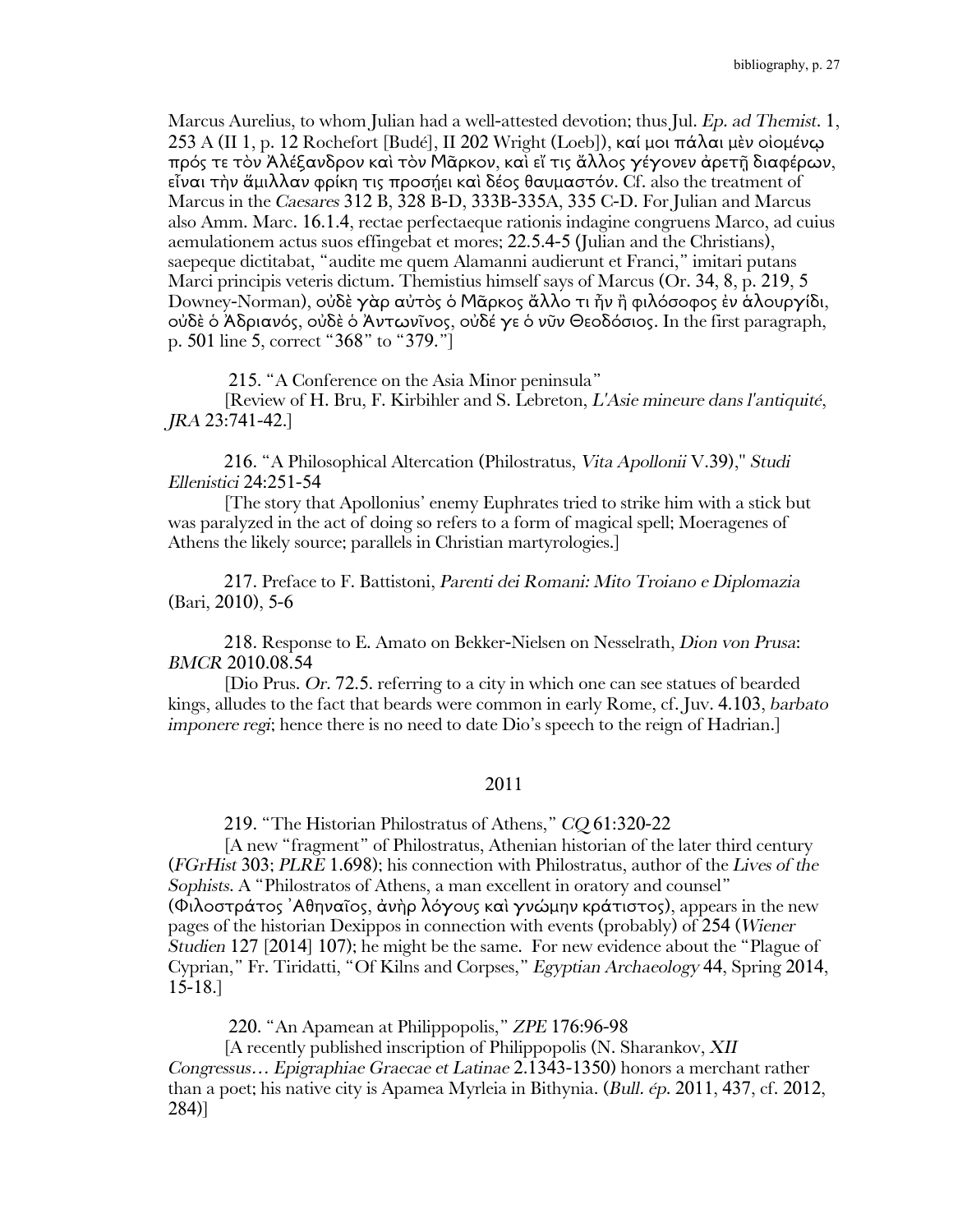\*221. "Julius Nicanor again," *ZPE* 178:79–83

[Additional discussion of Julius Nicanor (above, nos. 43, 176) with the suggestion that his benefactions at Athens aroused the jealousy of families claiming descent from Themistocles.]

\*222. "An Actor from Byzantium in a new Epigram from Tomis" (with A. Avram), *ZPE* 178:126-134

[A funerary epigram from Tomis, probably of the second century CE, concerns a tragic actor from Byzantium who settled in Tomis; foundation-legends of Byzantium and Tomis. Corrections: G. Staab, ZPE 179 (2011) 97-102, has made a number of corrections and suggestions. I accept his reading of the first two lines as follows: Είναχίας γαίης προλιπὼν περιώνυμον ἄστυ, εἰόνιον (= ᾐόνιον) τοδ᾿ ἔβην ἱερὸν πέδον, ἄστυ Τόμοιο, "Leaving the famous city of the Inachian land, I came to this holy plain by the sea, the city of Tomos." I still incline to think that the last four lines form a unit, as they do on the stone: "So that no *citizen* may do me harm when I am dead, henceforth it is necessary for you to know, excellent passer-by, what my name is, and which *city* gave me birth: all called me Euelpistos son of Sosos, the *Byzantine*." The implication seems to be that citizens of Tomis should beware of harming the tomb of someone from the more important city of Byzantium. (*Bull. ép*. 2012, 301, 302)]

223. Review of Arjan Zuiderhoek, *The Politics of Munificence in the Roman Empire*, *JRA* 24:773-775

#### 224. "Cleopatra VII in Teos?," *Chiron* 41:41-53

[An inscription from Teos in Ionia, known from a squeeze preserved at the Institute for Advanced Study, Princeton, was carved on an altar dedicated by a Teian woman to three deified queens and a living queen, Cleopatra. The living queen is Cleopatra VII, and the occasion for the setting up of the altar is her stay with Marcus Antonius in Samos in 33 and 32. The other queens may be Berenice I and Arsinoe II of Egypt and Cleopatra Thea of Syria. An additional note concerns an altar set up on behalf of Demetrius I of Syria and his sister Laodice (*Bull. ép*. 2012, 356, *SEG* 50.1462).]

\*225."An Edict of Hadrian from Maronea," *Chiron* 41:313-325

[An inscription from Maronea dated to 131/132 contains a letter of Hadrian in which he aims to prevent abuse of the *vehiculatio* on the part of those crossing by sea to Samothrace and/or traveling by land along the Thracian and Macedonian coasts. A notable aspect of the letter is its reference to "the Greek cities." Though many problems remain, it throws light on the emperor's return from Judaea, now shown to have begun already in 132 and to have brought him along a more southerly route than previously assumed. (*Bull. ép*. 2012, 289)]

\*226. "An Inscription seen by Agathias," *ZPE* 179 (2011) 107-115

[A recently published inscription from the region of Tralles honors the Chaeremon who went to Augustus in the mid-20's BCE to beg help for Tralles when it had suffered earthquake-damage; the same inscription was seen and commented on by Agathias (*Hist*. II 17, pp. 62-64 Keydell; Merkelbach-Stauber 1.202, 02/02/02). See also below, no. 228. (*Bull. ép*. 2012, 370)]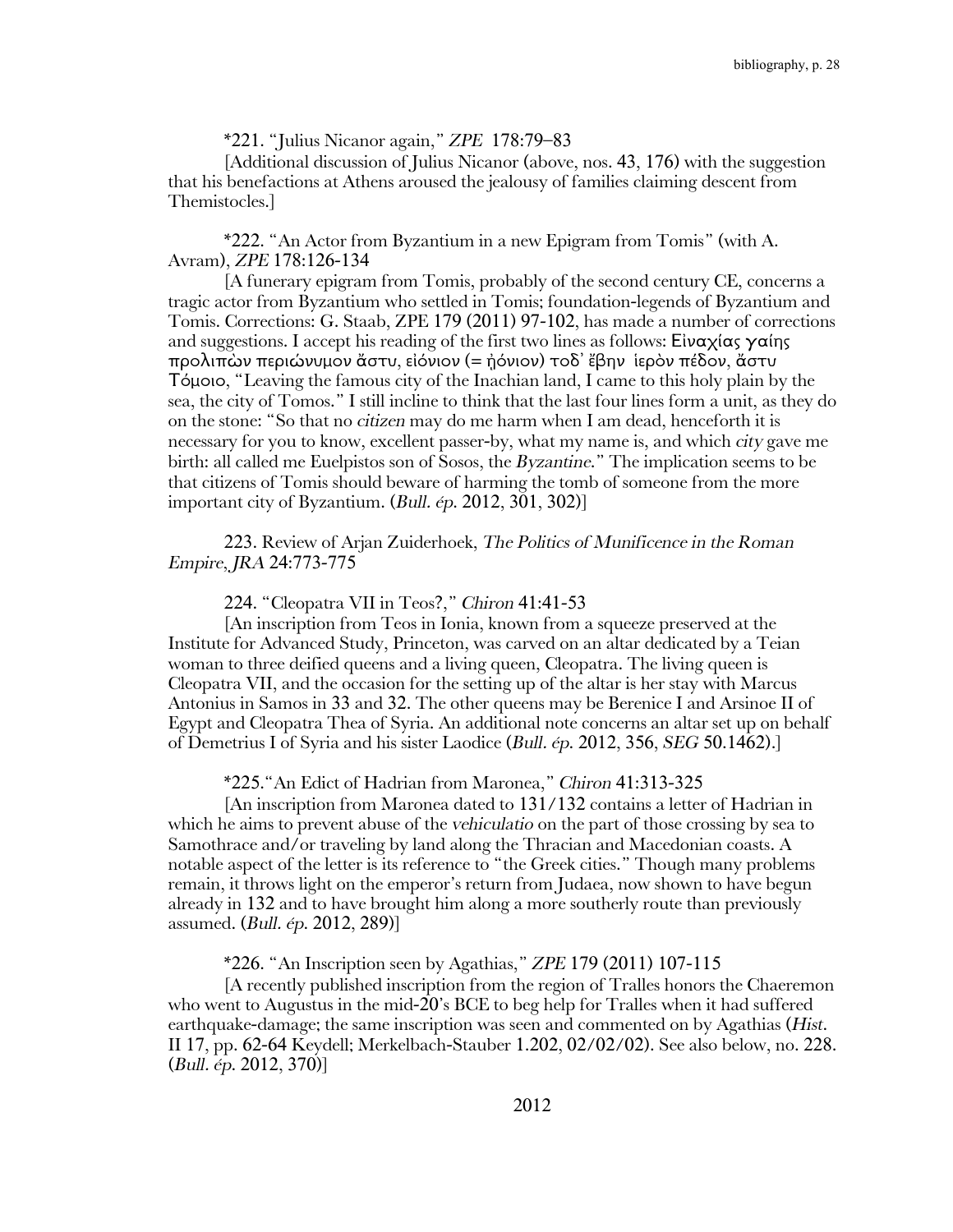\*227. "Joys and Sorrows of Multiple Citizenship: The Case of Dio Chrysostom" in A. Heller and A.-V. Pont, eds., *Patrie d'Origine et Patries electives: Les Citoyennetés multiples dans le monde grec d'époque romaine,* 213-219

[Double citizenship in cities of Pontus and Bithynia, and discussion of it in Dio, *Or.* 31 (Rhodian), 38 (Nicomedia), 39 (Nicaea), 40 (Prusa), 41 (Apamea).]

\*228. "Correction to 'An Inscription seen by Agathias'" (above, no. 226), *ZPE* 180:126.

[The correct reading is  $\Sigma$ ιδα[ρ]είων, not  $\Sigma$ ιδ[ηρ]είων.]

\*229. "Zeus Anabatênos and Zeus Kersoullos," *ZPE* 180:233-236

[Recent excavations at a site in the province of Bursa have uncovered altars dedicated to a local Zeus, "Zeus Anabatênos," one of which also mentions a Zeus known elsewhere, "Zeus Kersoullos" (*SEG* 49.1418-1419).]

\*230. "The Fuzziness of 'Paganism,'" *Common Knowledge* 18.2:249-254 [The problem of determining what *Hellên* and *paganus* mean in Christian literature of Late Antiquity, and against the concept of "last pagans."]

231. "The Organization of Spectacle in Late Antiquity," *L'Organisation des Spectacles dans l'Empire romain, Entretiens Hardt* LVIII (Vandoeuvres), 305-335, with Plates 8.1-4, 366-374.

[The 390's were a crucial decade in the Christianization of the Roman state, and in the following centuries many changes occurred in ancient spectacle. This paper traces the differing evolutions of gladiatorial combats, *uenationes*, horse-racing, mime and pantomime in both east and west from ca. 400-600, and weighs the religious, economic and cultural factors that may have influenced these changes. Finally, the paper considers the rise of Christian spectacle such as imperial baptisms.]

232. *"*Imaginary Athletics in two Followers of John Chrysostom," *HSCP* 106 (publication date 2011) 321- 338

[Athletic comparisons in Christian literature; an athletic comparison in the recently published encomium of John Chrysostom attributed to Martyrius and in John Cassian.]

\*233. "Recruitment in Time of Plague: The Case of Thespiae," in Elio Lo Cascio, ed., *L'Impatto della "Peste Antonina," Pragmateiai* 22 (Bari), 79-85

[The inscription of Thespiae referring to recruitment under Marcus Aurelius (above, no. 17) and the effects of the Antonine Plague. (*Bull*. 2014, 200)]

234. "Galen's Travels," *Chiron* 42:399-419

[Galen's travels and his observations on places that he had visited, especially in the eastern Roman empire.]

235. Review of Stephen Mitchell and David French, *The Greek and Latin Inscriptions of Ankara (Ancyra), Vol. I: From Augustus to the End of the third Century AD*, *JRA* 25:888-93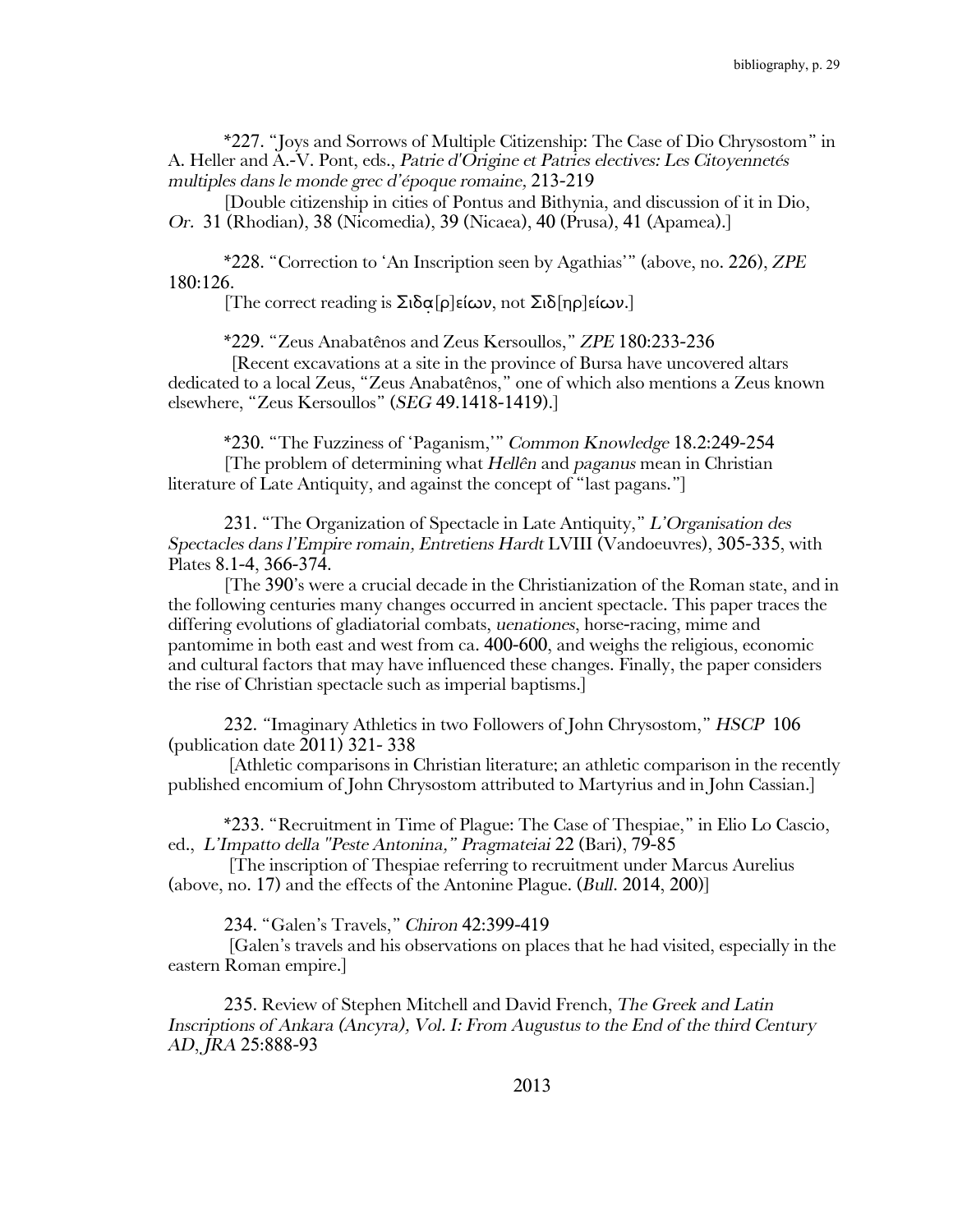236. Article "Antinoos" in R. S. Bagnall et al., *The Encyclopedia of Ancient History* (Blackwell Publishing), 469-470

237. "Mithridates II of Commagene: A Note," *ZPE* 184:199–201

[New readings in an inscription honoring this king, son of Antiochus I of Commagene; the Greek genitive of cause. See further G. Staab, *ZPE* 185 (2013) 146; S. Şahin, *Gephyra* 10 (2013) 163-165, with an improvement in line 12.]

238. Review of K. Bradley, *Apuleius and Antonine Rome: Historical Essays*, *New England Classical Journal* 40.1:50-52

239. Review of U. Kunnert, *Bürger unter sich* (Basel, 2012), *Sehepunkte* 13, 3

240. "Elio Aristide e i primi Anni di Antonino Pio," in P. Desideri and F. Fontanella, eds., *Elio Aristide e la Legittimazione greca dell'Impero d Roma* (Bologna), 39-67

[The first years of Antoninus Pius were a time of active war and diplomacy, belying the view of this emperor as inactive; the so-called "Partherdenkmal" of Ephesos reflects this period, and not the Parthian Wars of Marcus Aurelius and Lucius Verus; Aristides' (?) speech *To the King* (*Or*. 35) belongs in this same context; tentative chronology of Aristides' extant works.]

241. Review of K. Eshleman, *The Social World of Intellectuals in the Roman Empire: Sophists, Philosophers, and Christians*, *Sehepunkte* 13, 7/8

242. "Three temples in Libanius and in the Theodosian Code," *CQ* 63:860-865 [Lib., *Or*. 30.44-5 relates to the Temple of Sin at Harran, *Cod. Th*. 16.10.8 to the temple of Zeus at Batnae, and Lib., *Or*. 19.48 and 20.27 to a temple at Emesa.]

## 2014

243. *Between Pagan and Christian* (Harvard University Press, 2014) [See also no. 251.]

\*244. "Epigraphica X-XII," *ZPE* 188:28-34

[An inscription from Myra (Lycia); two metrical inscriptions from Nicomedia (Bithynia); a "governor-epigram" from Laodicea (Phrygia); addendum by R. Kassel, ZPE 189 (2014) 90]

\*245. "Notes on the *Acta Carpi* and some related Martyr-Acts, " in *Pignora Amicitiae: Scritti di Storia antica e di Storiografia offerti a Mario Mazza* (Rome, 2012 [2014]) 259-268

[References to persons and places in the *Acta Carpi* and the *Acta Petri* corroborate them as authentic documents of the Decian persecution]

246. "Two Late Antique Inscriptions from Aphrodisias," *Epigraphica Anatolica* 46 (2013 [2014]) 169-175

[The pantomime Chrysomallos; Neoplatonic allusions in a funerary epigram (*Bull*. 2014, 567)]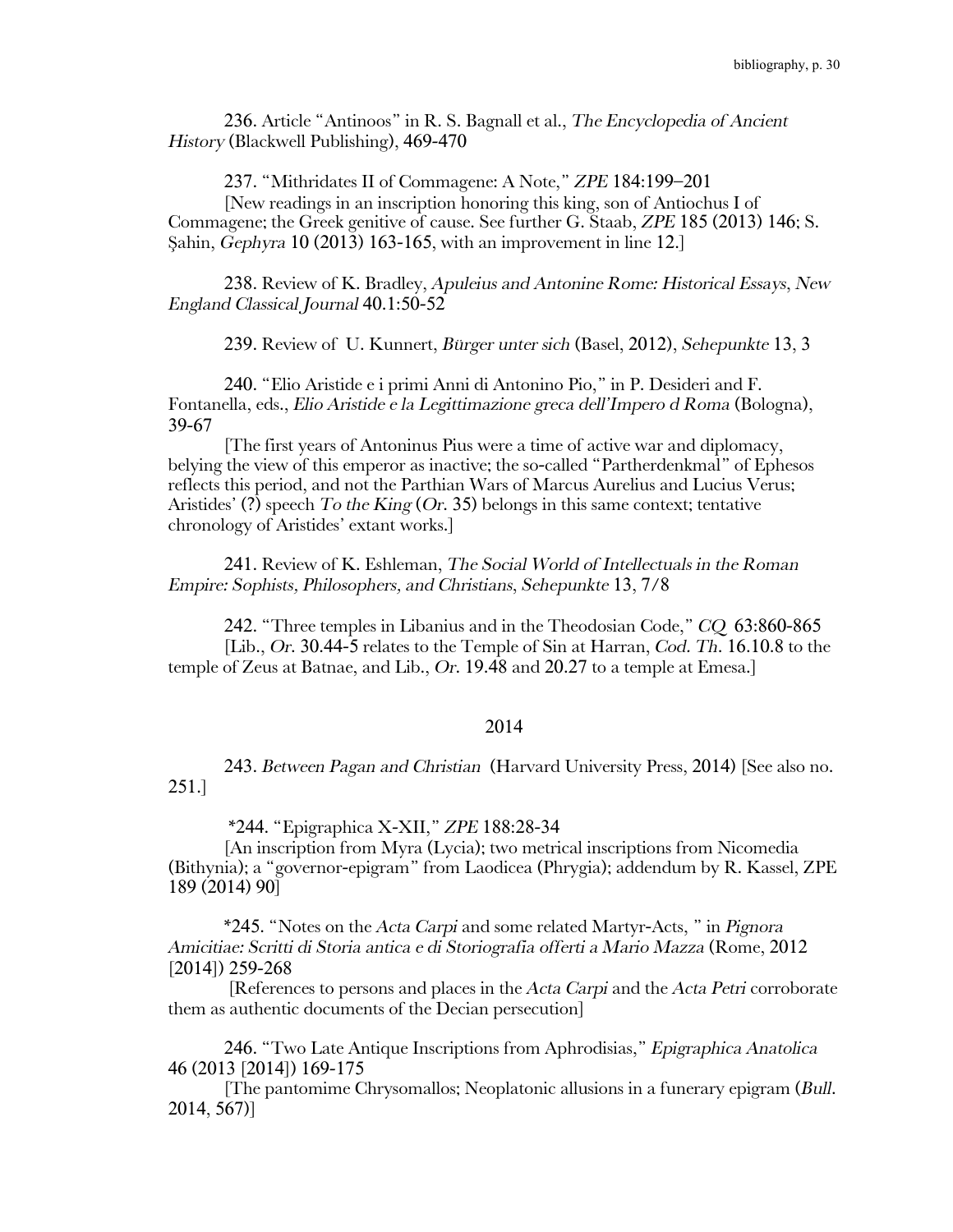247. "Earthquakes and Emperors," in Anne Kolb, ed., *Infrastruktur und Herrschaftsorganisation im Imperium Romanum* 52-65

248. Review of U. Laffi, *In greco per i Greci: Ricerche sul lessico greco del processo civile e criminale romano nelle attestazioni di fonti documentarie romane*, *BMCR* 2014.01.30

249. Review of P. Thonemann, ed., *Roman Phrygia: Culture and Society*. Cambridge University Press:*The Times Literary Supplement*, 26 February 2014

250. Review of T. Whitmarsh, *Beyond the Second Sophistic: Adventures in Greek Postclassicism, Classical Review* 64:423-25

251. Comments on "Forum Essay" on *Between Pagan and Christian* (no. 243), *Catholic Historical Review* 100:790-791

252. Review of P. Thonemann, ed., *Monumenta Asiae Minoris Antiqua* XI (2013), *JRA* 27:837-839

253. "Louis Robert in Mysia," *Chiron* 44:23-54

[Publication of materials copied by Robert in central Mysia, and discussion of topographical questions, notably the location of Germe]

254. "Apuleius, Corinth, and Two Epigrams from the Peloponnese," *ZPE*  192:115–120

[Apuleius in the *Metamorphoses* seems to refer to a family known from two epigrams found near Nemea; his choice of Cenchreae for Lucius' vision of Isis.]

255. "A 'New Hero' at Attea (Mysia)," *ZPE* 192:156–158

[An inscription from a hitherto unknown village (*katoikia*) of Mysia refers to a "new hero" and establishes rites in in his honor.]

## 2015

256. Review, M. Beard, *Laughter in Ancient Rome*, *Journal of Interdisciplinary History* 45, 4 (Spring, 2015) 571-572

257. "Five letters attributed to Dio of Prusa," *Classical Philology* 110:124-131 [Several late medieval manuscripts preserve a group of letters attributed to a Dio, of which three may be by Dio of Prusa.]

258. "Menander, *Geôrgos* 36," *ZPE* 194:28

259. Review, Philip A. Stadter, *Plutarch and his Roman Readers*, *Sehepunkte*, June 2015. URL: http://www.sehepunkte.de/2015/06/26712.html/

\*260. "The 'Jesus' Wife' Papyrus in the History of Forgery," *New Testament Studies* 61 (2015) 368-378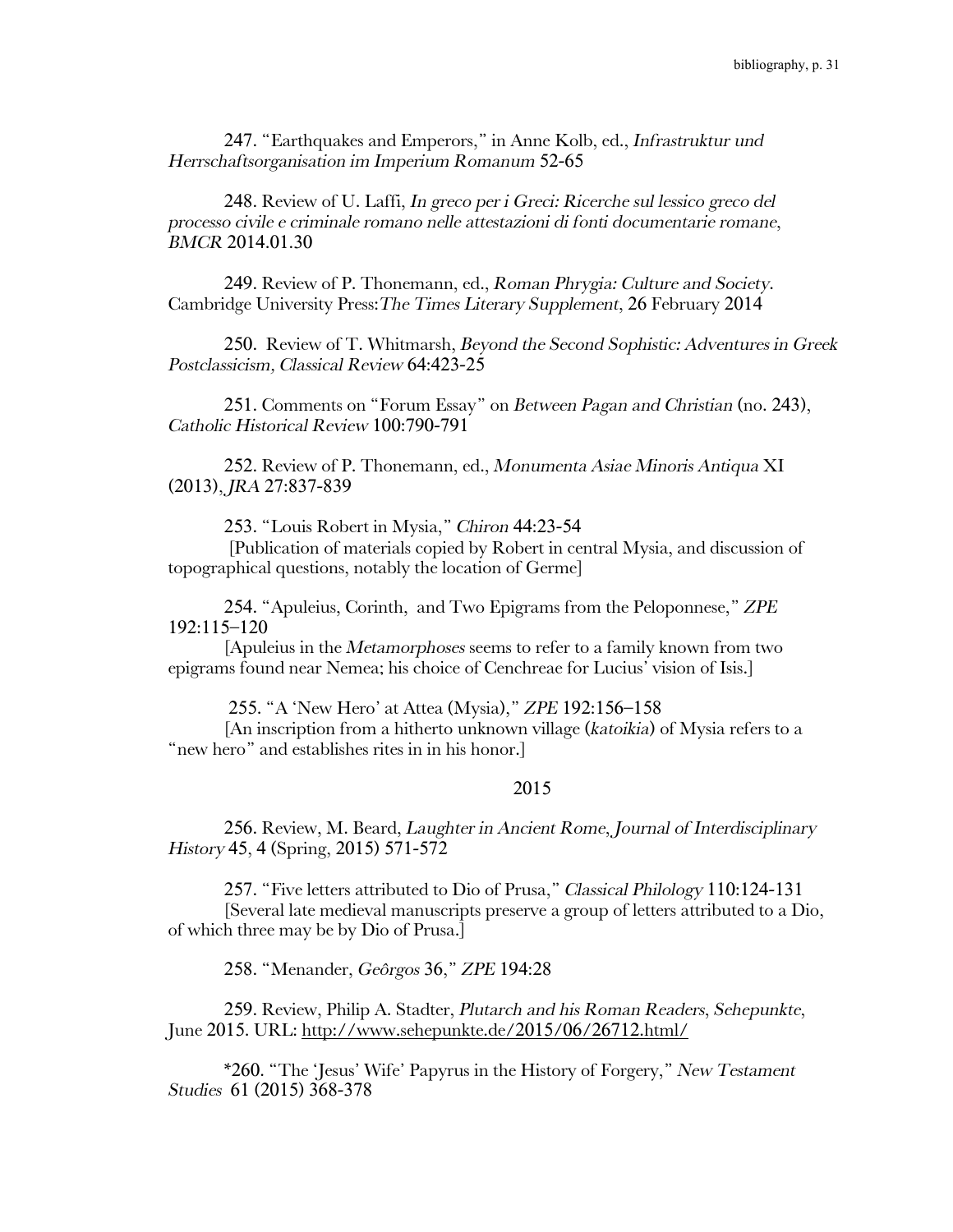[A "syntax" of forgery into which the supposed *Gospel of Jesus' Wife* papyrus can be fitted.]

261. "A Letter of Septimius Severus to the City of Syedra," *ZPE* 195:121-126

262. "The Earthquake of 26 BCE in Decrees of Mytilene and Chios" (with S. Prignitz), *Chiron* 45:101-122

[Two inscriptions, XII 2, 58 (OGIS 456; IGRR 4, 39) and *Inschriften von Olympia* 53, refer to the earthquake of 26 BCE; *IvO* 53, sometimes attributed to Cos, is from Chios]

263. Review, Edward J. Watts, *The Final Pagan Generation, Journal of Theological Studies* 66:822-824

### II. Forthcoming

"The Greek Letters of Brutus," *HSCP* 2014 [Examination of the Greek letters of M. Junius Brutus, and arguments for their authenticity]

"The Geography of Paganism" [To appear in proceedings of colloquium, *The Christianisation of Asia Minor,*  Cologne, 18-24 March, 2013]

"Strabo and the 'Petty Dynasts'"

[Meaning of the terms *dynastês* and *tyrannos* in Strabo: to appear in proceedings of colloquium, *Auguste et l'Asie Mineure*, Bordeaux, 20-22 November, 2014]

"Greek Letter-Collections"

[Survey of Hellenistic and imperial-period letter-collections for volume on lettercollections in Late Antiquity, eds. E. Watts, C. Sogno, B. Storin (California University Press)]

"A 'Syntax' of Forgery," *Proceedings of the American Philosophical Society*

"Isidore de Péluse en son temps," *Comptes Rendus de l'Académie des Inscriptions*

"Philostrat" in *Reallexikon für Antike und Christentum*

Review, Cl. Horst, *Marc Aurel: Philosophie und politische Macht zur Zeit der Zweiten Sophistik* (2013), *Klio*

# III. In preparation

Apuleius, *Apologia, Florida, De Genio Socratis* (Loeb Classical Library)